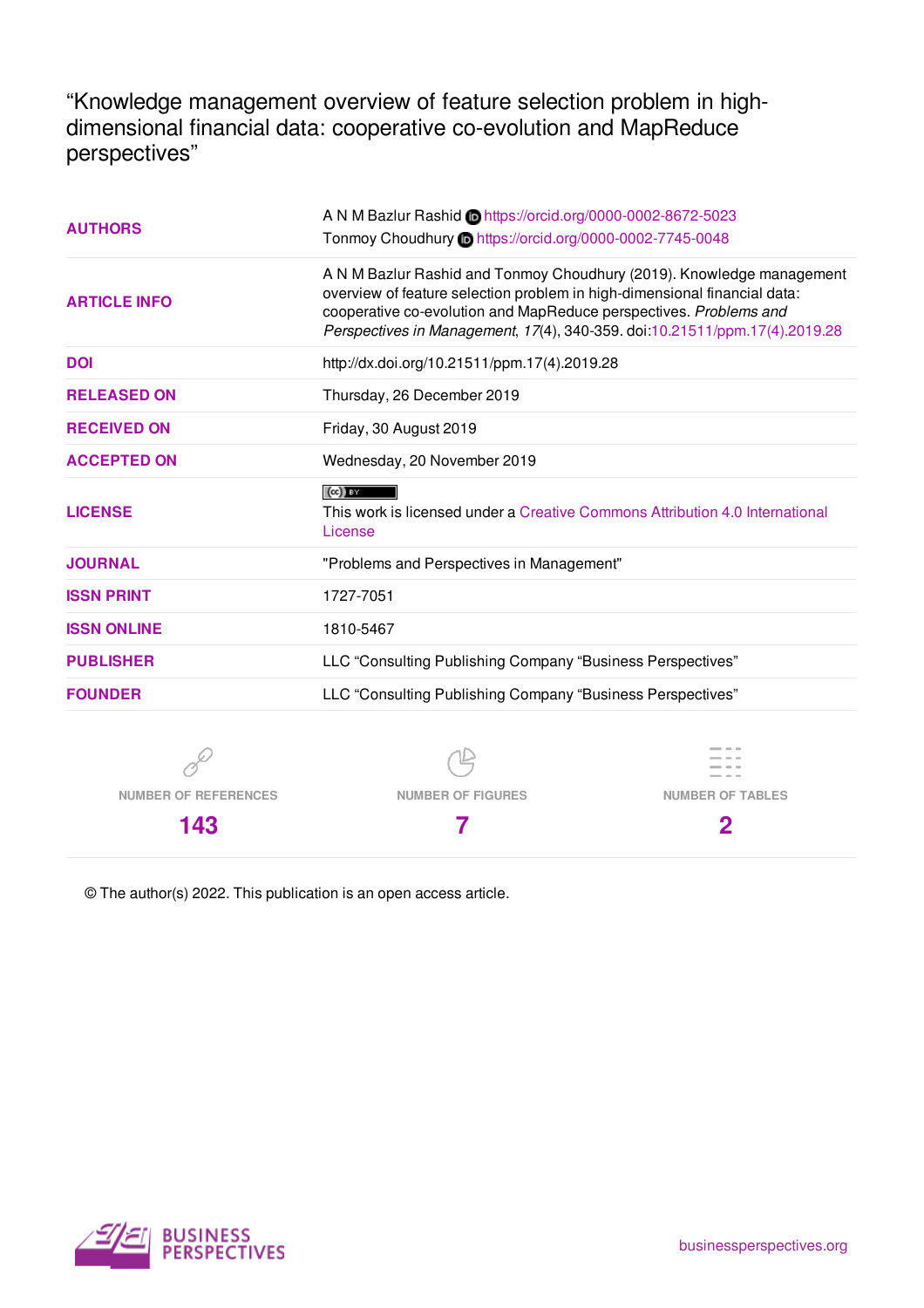

**BUSINESS PERSPECTIVES**



LLC "СPС "Business Perspectives" Hryhorii Skovoroda lane, 10, Sumy, 40022, Ukraine

www.businessperspectives.org

**Received on:** 30th of August, 2019 **Accepted on:** 20th of November, 2019

© A N M Bazlur Rashid, Tonmoy Choudhury, 2019

A N M Bazlur Rashid, Ph.D. Student, School of Science, Edith Cowan University, Australia.

Tonmoy Choudhury, Ph.D., Lecturer, School of Business and Law, Edith Cowan University, Australia.



This is an Open Access article, distributed under the terms of the Creative Commons Attribution 4.0 International license, which permits unrestricted re-use, distribution, and reproduction in any medium, provided the original work is properly cited.

**A N M Bazlur Rashid** (Australia), **Tonmoy Choudhury** (Australia)

# Knowledge management overview of feature  $CTION$  problem in high-dimensional financial data: cooperative co-evolution and MapReduce perspectives

#### **Abstract**

The term "big data" characterizes the massive amounts of data generation by the advanced technologies in different domains using 4Vs – volume, velocity, variety, and veracity - to indicate the amount of data that can only be processed via computationally intensive analysis, the speed of their creation, the different types of data, and their accuracy. High-dimensional financial data, such as time-series and space-time data, contain a large number of features (variables) while having a small number of samples, which are used to measure various real-time business situations for financial organizations. Such datasets are normally noisy, and complex correlations may exist between their features, and many domains, including financial, lack the al analytic tools to mine the data for knowledge discovery because of the high-dimensionality. Feature selection is an optimization problem to find a minimal subset of relevant features that maximizes the classification accuracy and reduces the computations. Traditional statistical-based feature selection approaches are not adequate to deal with the curse of dimensionality associated with big data. Cooperative co-evolution, a meta-heuristic algorithm and a divide-and-conquer approach, decomposes high-dimensional problems into smaller sub-problems. Further, MapReduce, a programming model, offers a ready-to-use distributed, scalable, and fault-tolerant infrastructure for parallelizing the developed algorithm. This article presents a knowledge management overview of evolutionary feature selection approaches, state-of-the-art cooperative co-evolution and MapReduce-based feature selection techniques, and future research directions.

#### **Keywords**

big data, optimization, computational techniques, meta-heuristics, problem decomposition, parallel programming, knowledge discovery

**JEL Classification** M11, M15, C61, C63

### **INTRODUCTION**

Modern technologies produce tons of new data about individuals, industries, finance, economics, health sciences, and so on; the volume of new data nearly doubles every two years (IBM, 2018). IBM has reported that 90% of the world's data was created in the previous two years, with more than 2.5 exabytes of data produced daily. Financial time-series and space-time are examples of high-dimensional data used to mine and measure the real-time business conditions for financial organizations or for data mining (Gao & Tsay, 2019; Wu, Liu, & Yang, 2018) in supply chain (Habib & Hasan, 2019; Tseng, Wu, Lim, & Wong, 2019; Voyer, Dean, Pickles, & Robar, 2018). In health science (Tursunbayeva, Bunduchi, Franco, & Pagliari, 2016), high-throughput technologies, such as microarrays, generate DNA microarray datasets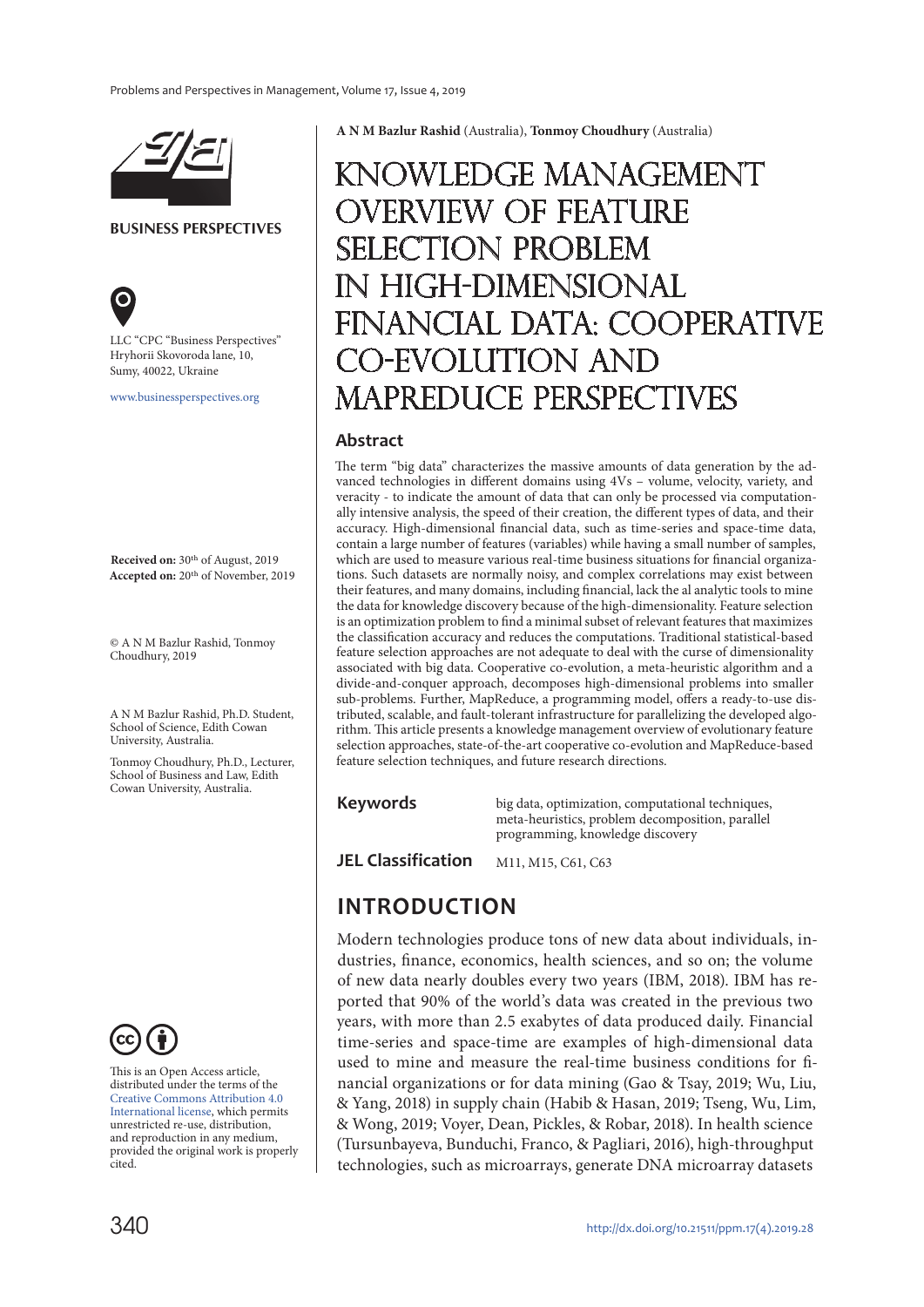having more than 500,000 genes in gene arrays or mass spectrometry creates high-dimensional datasets regarding living cells having a range of 300,000 m/z values (Aliferis, Statnikov, & Tsamardinos, 2006). These high-throughput data are known as "big data" and can be defined in terms of 4Vs: volume (size of the data), velocity (speed of data generation), variety (diverse types of data – structured, semi-structured, or unstructured), and veracity (uncertain or imprecise data) (Laney, 2001; Zhou, Chawla, Jin, & Williams, 2014).

The availability of large-scale data provides new opportunities for the research community to find new insights. Knowledge management (Ali, Rattanawiboonsom, Hassan, & Nedelea, 2019; Bakanauskienė, Bendaravičienė, & Juodelytė, 2018; Chalikias, Kyriakopoulos, Skordoulis, & Koniordos, 2014; Grytten & Minde, 2019; Gupta, 2016; Illiashenko et al., 2018; Yee, Tan, & Ramayah, 2017) or knowledge discovery (Ketcha, Johannesson, & Bocij, 2015) from these large-scale data is a challenging task because the massive volume and high-dimensionality lead to computational difficulties (Bolon-Canedo et al., 2018). High-dimensional data suffer from both the curse of dimensionality (an enormous number of features (also called "variables" or "attributes") in the dataset (Clarke et al., 2008)) and the curse of dataset sparsity (tiny samples in the dataset (Somorjai, Dolenko, & Baumgartner, 2003)). For example, a microarray dataset consists of 3,816 features for each sample, with a sample size of only 158 (Stoeckel & Fung, 2005). Identification of biomarkers from high-dimensional biological datasets can assist in improving the diagnostic process and treatment of diseases. Similary, an organization can decide to purchase the options on the future exchange rates to reduce the effect of currency exchange fluctuations rates on corporate finance (Fan & Li, 2006). However, it requires a systematic search technique for finding the relevant biomarkers or deciding to purchase the options from a large set of features. Due to these challenges, existing high-dimensional data analysis techniques experience the problems like overfitting, erroneous classification, and high computational cost. Hence, most of the available techniques, including conventional statistical methods and machine learning strategies are not suitable for these type of datasets (Yamada et al., 2018). Therefore, advanced knowledge and information processing systems are required to overcome these challenges (Deepak, Mahesh, & Medi, 2019).

Dimensionality reduction is one way to deal with the curse of dimensionality by representing the data using a reduced set of features. Dimensionality reduction is of two types: feature extraction and feature selection (Xue, Zhang, Browne, & Yao, 2016). Feature extraction normally creates new features from the original feature set, while feature selection (FS) finds a subset of the original features. G. Kim, Y. Kim, Lim, and H. Kim (2010) define the FS problem as finding a set of minimum number of relevant features that describes the dataset. In high-dimensional datasets, features have complex interactions between them, extracting features is generally not suitable. FS is the alternative approach for these datasets. One objective of the FS process is to improve the classification's (Mura, Daňová, Vavrek, & Dubravska, 2017) accuracy with respect to the sensitivity (possibility of the prediction to be positive) and specificity (possibility of the prediction to be negative) (Dash & Liu, 1997, 2003).

Several methods are available in the literature based on different metrics, such as entropy, probability distribution, information theory, or the accuracy of a predictive model. However, users of these techniques need to understand their technical details to apply them correctly (Liu & Yu, 2005). Approaches to FS are two-fold: individual evaluation (individual features (Bakanauskienė, Bendaravičienė, & Barkauskė, 2017) are ranked based on their relevancy) and subset evaluation (depends on a particular search technique to produce a subset of features). FS methods are also classified into three categories: filter methods, wrapper methods, and embedded methods (Xue et al., 2016).

The cooperative co-evolutionary algorithm (CCEA), a meta-heuristic algorithm, handles the multiple populations, evaluates the fitness function in terms of the subjective fitness landscape, collaborates the individuals from different populations, and divides a large problem into smaller sub-problems to evolve and execute independently (Derrac, Garcia, & Herrera, 2010; Potter & de Jong, 2000). Further,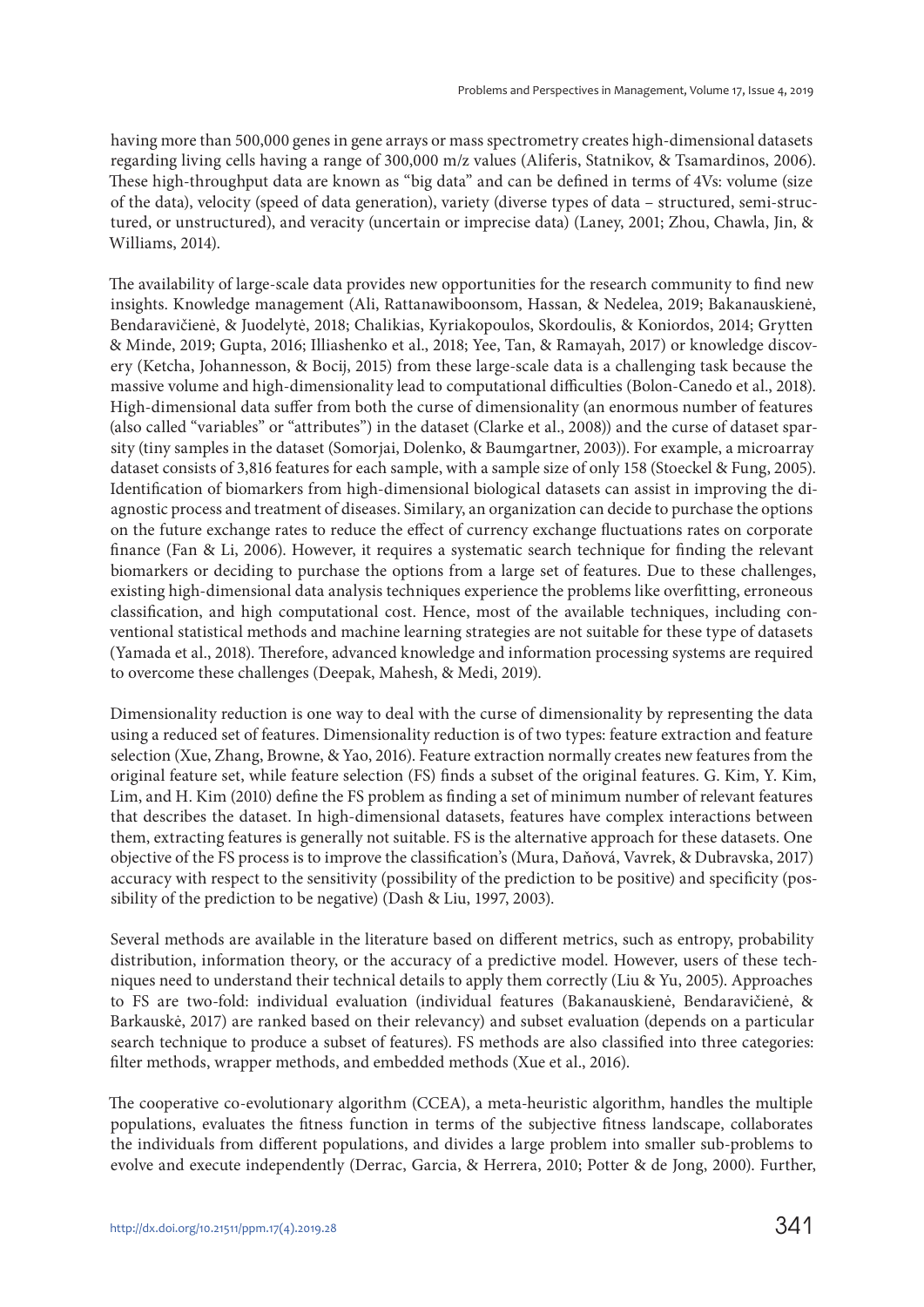the MapReduce programming model (a open-source platform) is a parallel programming model that communicates with Hadoop Distributed File System (HDFS) and executes the computations. It was originally introduced by Google research for building the search indices, distributed computing, and large-scale data (Dean & Ghemawat, 2008, 2010). MapReduce can to handle the large-scale data in a distributed environment using map and reduce features with available resources in parallel. Moreover, MapReduce provides fault tolerance, data locality, scalability, ease of programming, and flexibility (Hashem, Anuar, Gani, Yaqoob, Xia, & Khan, 2016).

A survey on evolutionary computation (EC) approaches for FS indicates that genetic algorithm (GA) and genetic programming (GP) are the most commonly used EC techniques applied to FS problems (Xue et al., 2016). Similarly, Bhattacharya, Islam, and Abawajy (2016), Stanovov, Brester, Kolehmainen, and Semenkina (2017) have argued for the need to use EC in big data. Further, a survey on CCEAs includes the prospects of CCEA in big data optimization (Ma, Li, Zhang, Tang, Liang, Xie, & Zhu, 2018). From the existing literature, studies involving the combination of CCEA (Khan & Kakabadse, 2014) and the MapReduce model are an emerging area of research, and the existing works are limited (Ding, Lin, Chen, Zhang, & Hu, 2018; Ding, Jie. Wang, & Jia. Wang, 2016). This paper presents a knowledge management overview of evolutionary FS approaches and FS approaches based on CCEA and the MapReduce model with future research directions for FS problems.

The rest of the paper is organized as follows. Section 1 describes FS fundamentals and classification of evolutionary FS approaches. Section 2 includes CCEA. Section 3 illustrates the MapReduce technique. Section 4 discusses the state-of-the-art FS approaches based on different techniques. Finally, a summary of the paper is presented in the conclusion section.

### **1. LITERATURE REVIEW**

#### 1.1. Fundamentals of feature selection

Many real-world problems consist of a large number of features. However, some of these features may be irrelevant or redundant and may degrade the performance of data mining and machine learning algorithms. FS is an approach to choose the relevant features and reduce the dimensionality of the data for improving the learning process and algorithmic performance. FS techniques have been used to identify the biomarkers (i.e., important genes) from high-dimensional biological datasets (Ahmed, Zhang, & Peng, 2013), searching for words or phrases in text mining (Aghdam, Ghasem-Aghaee, & Basiri, 2009), or selecting the important visual subjects (e.g., color, shape, pixel, texture, etc.) in image analysis (A. Ghosh, Datta, & S. Ghosh, 2013). Figure 1 shows a general FS process consisting of four main steps (Dash & Liu, 1997).

The first step of a FS process is using a search technique (e.g., GA, greedy search, or best first search) to find the subsets of features. Next, various subset

evaluation measures, such as distance measures, dependency measures, or classification accuracy are applied to evaluate the goodness of the subsets of features. A stopping criterion (e.g., number of generations) is used to terminate the FS process. Lastly, a validation (Grandon, Ramirez-Correa, & Luna, 2019) procedure is be used to test the validity of the selected subset.

FS is challenging in terms of computation owing to the increased number of features, advanced techniques of data collection, and complexities of problems. Given a dataset consists of k features, there can be  $2^k$  possible solutions, which ultimately makes the FS a difficult and computationally intensive task (Guyon & Elisseeff, 2003). With a large enough k, an exhaustive search for FS becomes infeasible from such a dataset. Several search techniques, for example, greedy search, complete search, random search, and heuristic search can be applied to FS procedures (Liu, Tang, & Zeng, 2015). However, many of the FS approaches are limited by high computational cost or stagnation in local optima (Liu, Wang, Chen, Dong, Zhu, & Wang, 2011). FS is also difficult because of complex feature interactions, which can exist among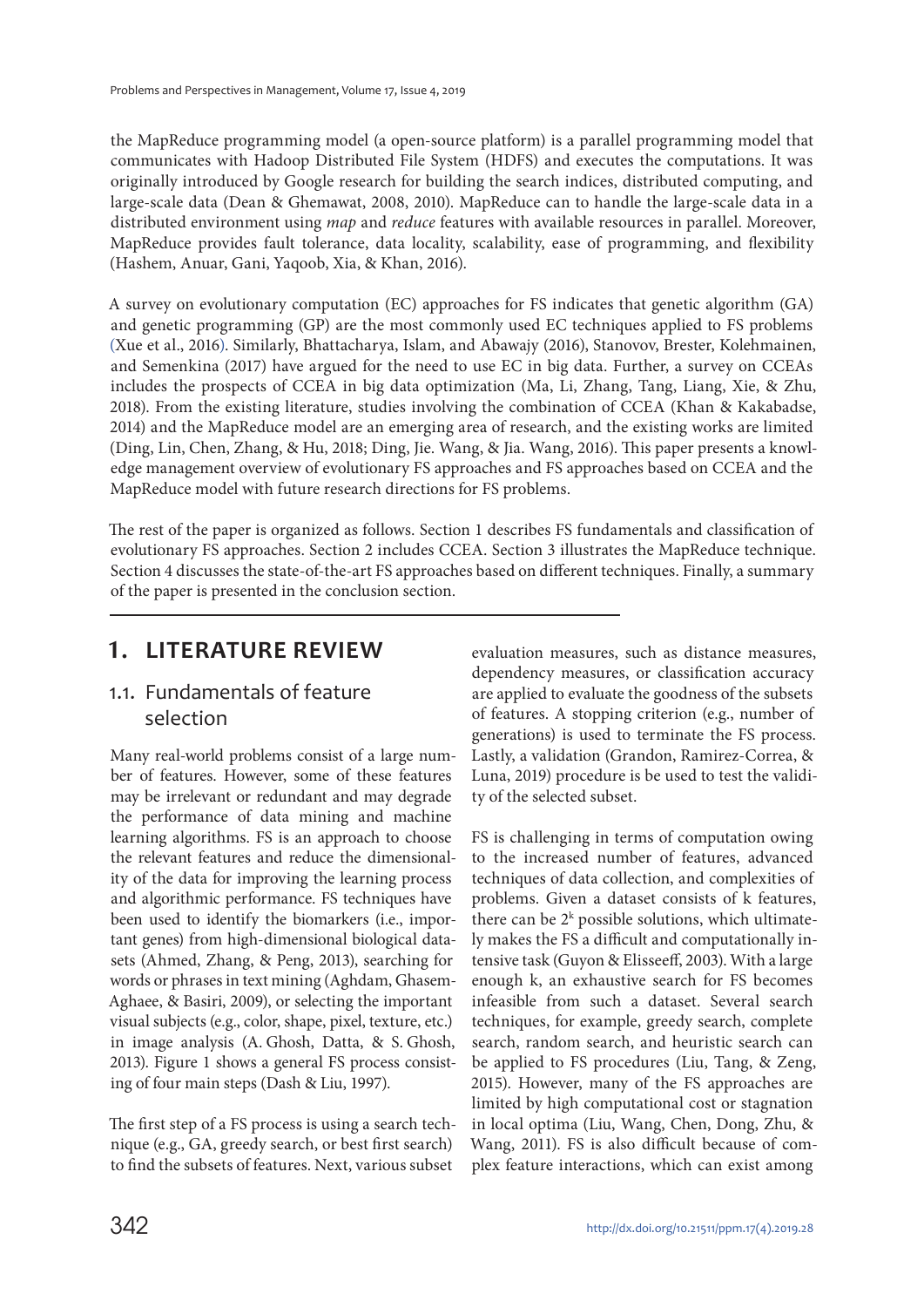

**Figure 1.** General feature selection process

features in a variety of ways. A weak feature in terms of its target can become redundant when used independently, while the exact same feature may improve the classification performance when used together with a few complementary features. A balanced selection or removal of this kind of features is an important task. Hence, FS techniques evaluating the subsets of features together rather than evaluating the features independently are more suited for feature interactions. FS aims to maximize the classification accuracy while minimizing the number of selected features. Factors, such as evaluation criteria and search techniques, are important in FS for exploring the search space efficiently and for evaluating the quality of the selected features (Xue et al., 2016).

#### 1.2. Classification of evolutionary feature selection methods

From literature, several FS approaches incorporate the different techniques, such as fuzzy set





*Note:* LCS – learning classifier system, ES – evolutionary strategies, ABC – artificial bee colony

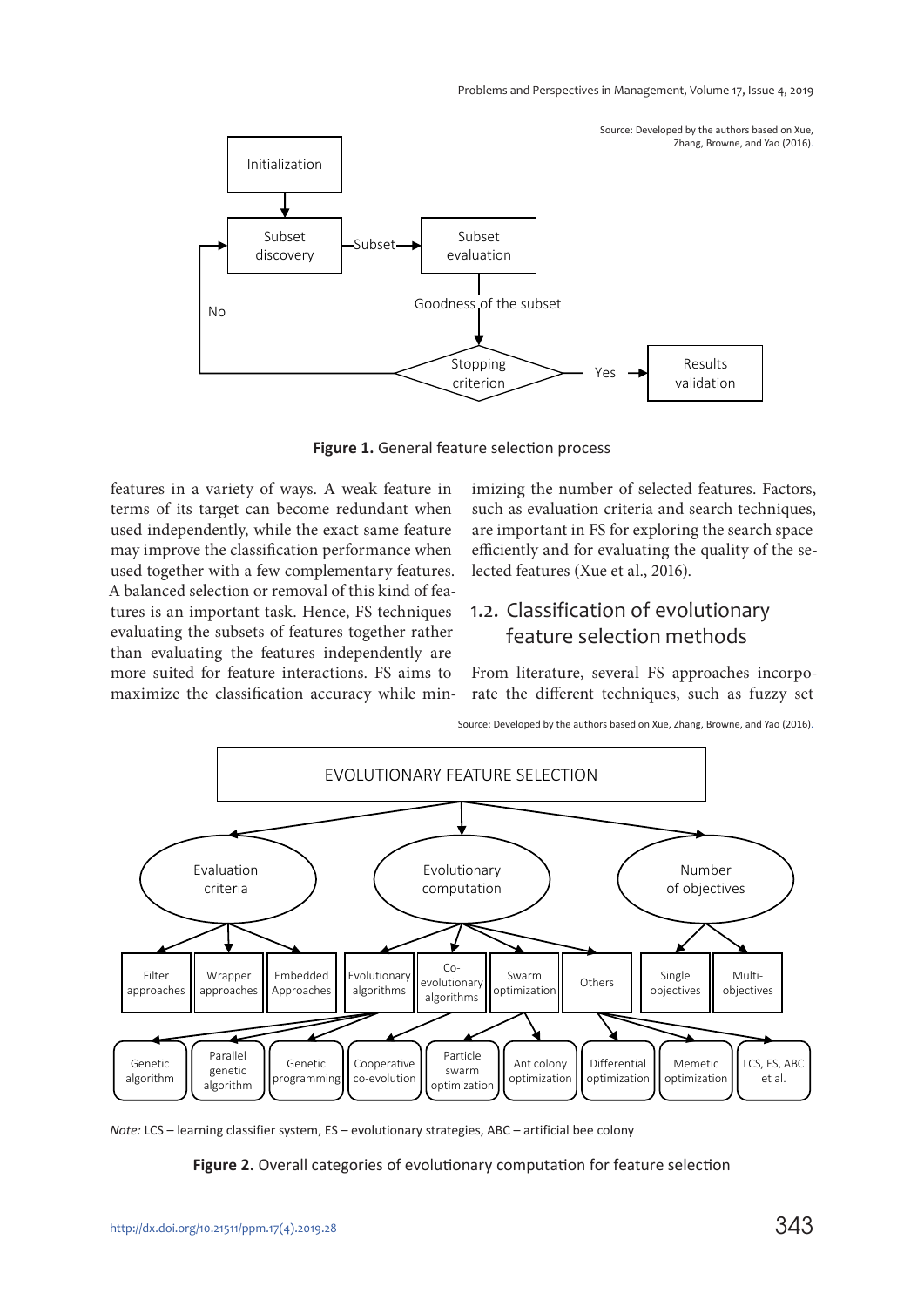theory, rough set theory, neural networks, and metaheuristics, resulting in many different ways to classify the FS methods. Figure 2 presents an overall classification of evolutionary FS methods based on three criteria: evaluation criteria, search techniques, and objectives.

Based on the evaluation criteria, there are three types of FS methods: filter methods, wrapper methods, and embedded methods. Filter methods are independent of a classifier or learning algorithm. Initially, each feature is scored based on some measures and then features are ranked using such techniques as T-test or P-test. Finally, based on a threshold value, a subset of features from the topranked features is selected (Levner, 2005). Unlike filter methods, wrapper methods involve a specific classification algorithm for evaluating the goodness of the selected subset of features. The classification algorithm is considered as a "black box" in wrapper methods (Xue et al., 2016). The difference between wrapper methods and filter methods lies in using a classification algorithm. Since wrapper methods evaluate each subset of features in terms of classification performance, this often results in a better performance. However, wrapper methods are computationally more expensive than filter

methods (Dash & Liu, 1997). The third FS method is the embedded method that combines the filter and wrapper methods, i.e., FS and classification model formation are performed in a single process (Boroujeni, Stantic, & Wang, 2017). EC techniques, such as GP and learning classifier systems (LCSs), can carry out the embedded approaches of FS (Lin, Ke, Chien, & Yang, 2008).

# **2. COOPERATIVE CO-EVOLUTIONARY ALGORITHMS**

The cooperative co-evolutionary approach was originally introduced by Potter and de Jong (1994) to solve the large-scale complex optimization problems (Rentsen, Zhou, & Teo, 2016) through a divide-and-conquer strategy and by evolving the interacting co-adapted sub-problems. The cooperative co-evolution achieves the promising performance in optimizing many real-world problems, such as function optimization (Potter & de Jong, 1994), designing artificial neural networks (Potter & de Jong, 1995), occurrence of Red Queen dynamics (Pagie & Hogeweg, 2000), and machine

Source: Developed by the authors based on Shi and Gao (2017).



**Figure 3.** A general architecture of cooperative co-evolutionary algorithm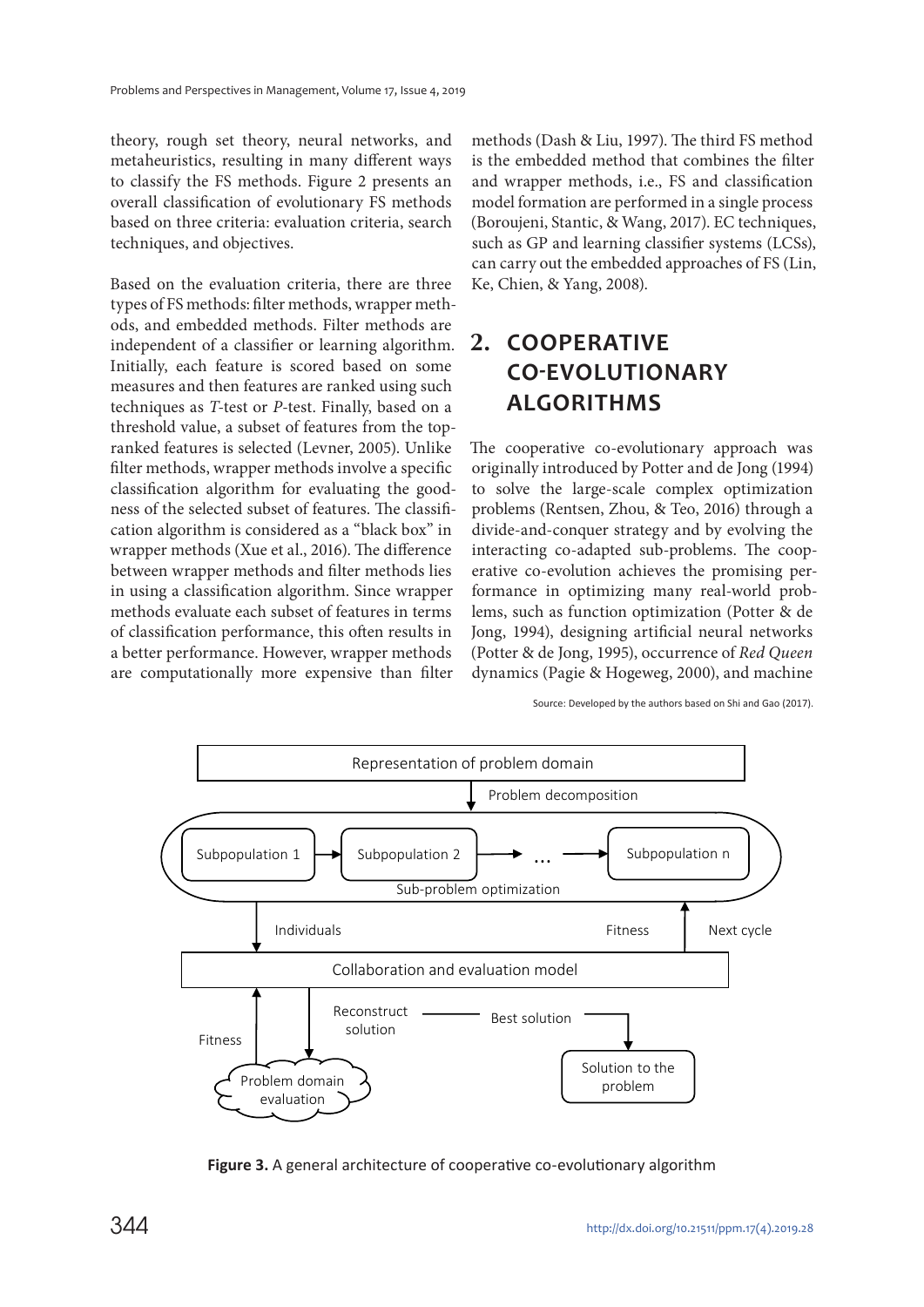Source: Developed by the authors.



**Figure 4.** An outline of cooperative co-evolutionary algorithm

learning applications (Juillé & Pollack, 1996). A general architecture and an outline of cooperative co-evolutionary algorithm (CCEA) are shown in Figure 3 and Figure 4. The CCEA consists of three main steps (Shi & Gao, 2017).

#### 2.1. Problem decomposition

A decomposition strategy is used to decompose a complex problem into several sub-problems based on the structure of the problem (i.e., separable or non-separable problem) with appropriate granularity (Shi & Gao, 2017). The decomposition strategies are classified as static (decomposes a problem before the evolutionary process starts and decomposed sub-problems are fixed (Bucci & Pollack, 2005)) or dynamic (decomposes a problem at the beginning, but sub-problems have the ability to self-adaptively tune to proper collaboration levels at the time of evolutionary process (Omidvar, Li, Mei, & Yao, 2014)). Differential grouping (Omidvar, Li, Mei, & Yao, 2014) and random grouping (Yang, Tang, & Yao, 2008a) strategies have been used extensively for solving the complex optimization problems (both separable and non-separable problems). Improvements of both of the grouping methods are extended differential grouping (XDG) (Sun, Kirley, & Halgamuge, 2015), DG2 (Omidvar, Yang, Mei, Li, & Yao, 2017), recursive differential grouping (RDG) (Sun, Kirley, & Halgamuge, 2018), improvement of RDG inspired by DG2 (Sun, Omidvar, Kirley, & Li, 2018), multilevel CC framework (MLCC) (Yang, Tang, & Yao, 2008b), and random based dynamic grouping (RDG) (Song, Yang, Chen, & Zhang, 2016) to overcome the problems, for example, indirect and dynamic identification of variable interactions, nonlinearity detection of variable interactions, self-adaptive group size, and tackling large-scale MOPs, etc.

#### 2.2. Sub-problems evolution

Once the decomposition is performed, each sub-problem is assigned to a population and an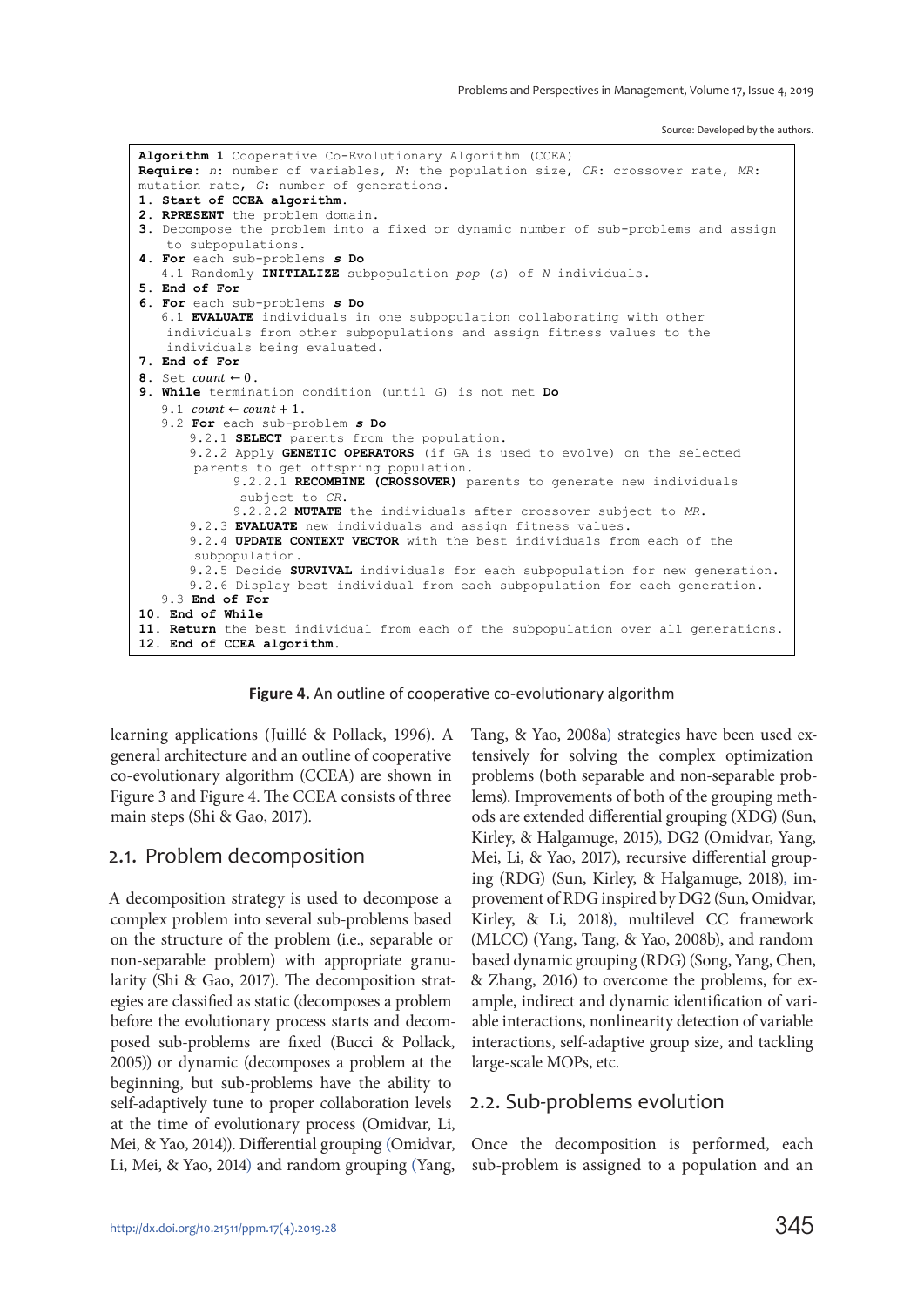evolutionary optimizer (the same or different) is used to evolve them. Evolutionary processes (initialization, fitness evaluation, selection, recombination, mutation, and survivor selection) are performed by populations independently (Shi & Gao, 2017). Sub-problems are evolved sequentially (only one population performs the evolutionary process per generation, while other populations are frozen (Potter, 1997)) or in parallel (all populations perform the evolutionary processes per generation concurrently (Wiegand, 2004). Evolutionary optimizers, such as GAs, are widely used to evolve the different subcomponents of CCEA after the decomposition of a problem into sub-problems. However, the most effective optimizer to CCEA in the literature found is the differential evolution (DE) (Storn & Price, 1997), which is a parallel direct search method and an EA technique. To improve the performance of DE, different variants of DE, such as self-adapting control parameters for DE (jDE) (Brest, Greiner, Boskovic, Mernik, & Zumer, 2006), neighborhood search differential evolution (NSDE) (Yang et al., 2008), self-adaptively NSDE (SaNSDE) (Yang, Yao, & He, 2008), self-adaptive strategy and control parameters for DE (SSCPDE) (Fan & Yan, 2015), and self-adaptive DE with zoning evolution of control parameters and adaptive mutation strategies (ZEPDE) (Fan & Yan, 2016), have been proposed in the literature.

#### 2.3. Collaboration and evaluation

The fitness of an individual is evaluated by a collaborative mechanism that selects a collaborator from each of the populations. The performance of the collaboration is the fitness value to the individual. At the collaboration step, a population of the complete solution is formed by combining the collaborators to each individual of the current population and at the end of a CCEA process, the final solution to the problem is built by combining the individuals with the best collaboration (Shi & Gao, 2017). A number of collaboration strategies have been studied in the literature, including less

greedy strategy (Potter, 1997), 1+1 collaboration model (Potter & de Jong, 2000), blended population algorithm (Sofge, De Jong, & Schultz, 2002), 1+N collaboration model (Bucci & Pollack, 2005), archive-based collaboration (Panait, Luke, & Harrison, 2006), N+N collaboration (Hoverstad, 2007), and Reference Sharing (RS) (Shi & Gao, 2017), all of which are significant collaboration models.

### **3. THE MAPREDUCE PROGRAMMING MODEL**

Hadoop frameworks are built with a distributed storage location, the Hadoop distributed file system (HDFS) (Hadoop Apache, 2018), and the MapReduce programming model (Dean & Ghemawat, 2008, 2010). HDFS is a Java-based distributed file system that offers reliable, scalable, and fault-tolerant storage and computation processes for big data with faster access. The input data are divided into blocks in HDFS that can be processed in parallel without any need for communication between the data blocks. MapReduce has two main functions: map and reduce. Map and reduce functions are combined in a divide-and-conquer approach in which the map function works in parallel with the data blocks, whereas the reduce function collects and combines the intermediate result into a final output (Ferrucci, Salza, & Sarro, 2017). The MapReduce model is based on the data flow of (key, value) pairs. In general, a master node divides the initial input into several blocks identified as (key, value) pairs. The input, usually stored in HDFS, is split into (key, value) pairs and distributed through the map function to several slave nodes for working in parallel and executing the same task on a different block of input independently from each other. The mapper generates an intermediate list of (key, value) pairs, which is shuffled using a shuffling process. The MapReduce library groups these pairs together by the same key and passes to reducers. Finally, the reducer

Source: Developed by the authors.

( ) { } 11 11 2 2 2 2 2 2 2 2 3 3 , ,... , ,... , ,... , ,... ,... ,... , ,... ( ) { } ( ) { } ( ) { } ( ) { } ( ) { } ( ) { } *input k v map k v k v shuffle k v k v reduce k v k v output split map intermediate list shiffle shuffled list reduce aggregate* →→ → → →→ → → ↑ ↑ ↑ ↑ ↑ ↑↑

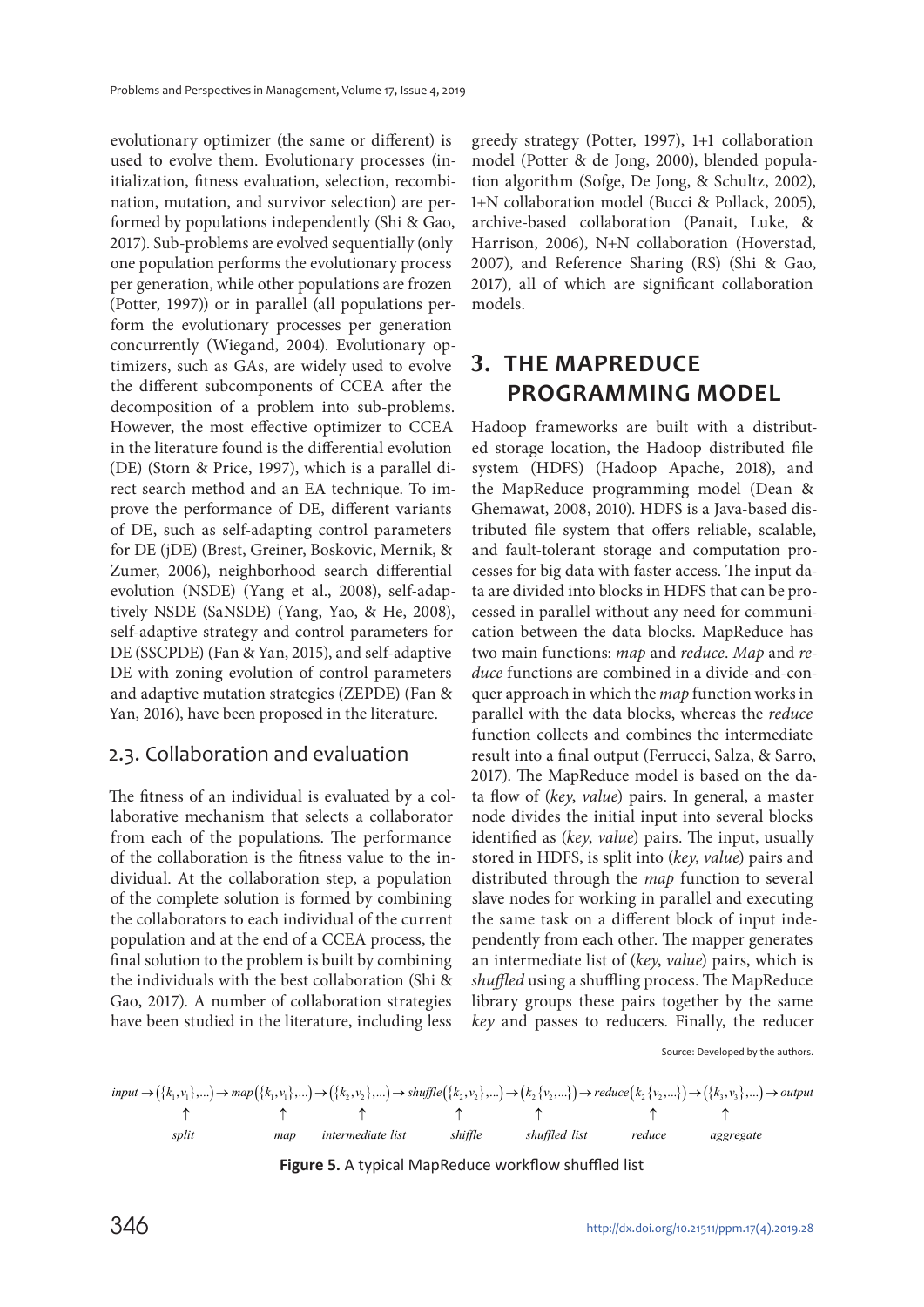

Source: Developed by the authors based on Peralta et al. (2015)

**Figure 6.** The basic flowchart of a MapReduce model

aggregates the different groups and produces new (key, value) pairs as final output to store in HDFS (Peralta et al., 2015; Sinha & Jana, 2018). The transition of (key, value) pair in MapReduce is depicted in Figure 5 and Figure 6 presents the basic flowchart of a MapReduce model.

MapReduce offers a parallel, fault-tolerant, and scalable framework for processing a large volume of distributed datasets. However, it increases overheads in terms of time during the execution of multiple and useless operations and iterative program execution because in each iteration, the data are written back to the HDFS (Sinha & Jana, 2018). One possible solution to this problem is to reduce the data store operations, for example, using an island model (Pierreval & Paris, 2000) for the MapReduce implementation, where the island model limits the data store only in the island migration phase (Ferrucci, Salza, & Sarro, 2017). Another solution to the overhead problem can be the use of MapReduce on Spark (Zaharia, Chowdhury, Franklin, Shenker, & Stoica, 2010) that helps to improve the performance of the iterative execution. Spark uses resilient distributed datasets (RDDs) that are read-on-

ly collections of objects distributed into different nodes. RDDs can be rebuilt if lost and it can ultimately be cached into memory, thereby providing a faster execution. However, Spark needs a lot of memory. There are numerous fields of applications of the MapReduce model, for example, big data analysis (Shim, 2012), bioinformatics (Taylor, 2010), and text mining (Balkir, Foster, & Rzhetsky, 2011). The MapReduce model provides the framework for implementing the map and reduce functions for applications to be executed in parallel. However, these two functions are problem-specific and need to be designed on a case-by-case basis.

# **4. STATE-OF-THE-ART FEATURE SELECTION TECHNIQUES**

#### 4.1. Evaluation criteria-based feature selection approaches

Based on the feature evaluation criteria, common classification algorithms, for instance, support vec-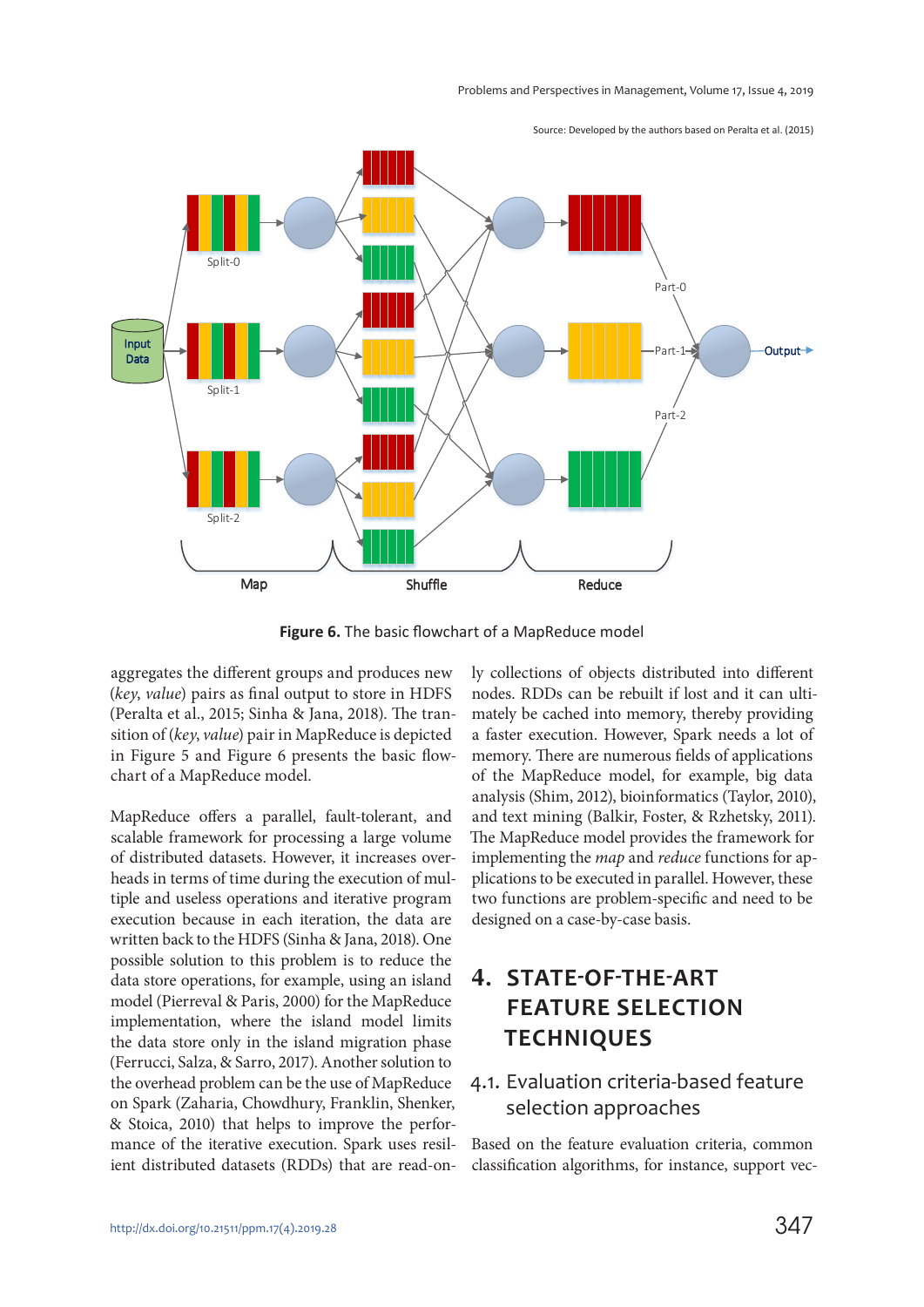tor machines (SVMs), K-nearest neighbor (KNN), Naïve Bayes (NB), decision trees (DT), etc. are used to evaluate the features in wrapper-based methods (Liu, Motoda, Setiono, & Zhao, 2010). Further, correlation measures, distance measures, information theory-based measures, or consistency measures are used for filter-based methods (Dash & Liu, 1997); one example is Relief (Kira & Rendell, 1992), which evaluates the feature relevance by distance measures. A distance measure-based feature evaluation (Wang, Pedrycz, Q. Zhu, & W. Zhu, 2015) and a minimum redundancy maximum relevance (mRMR) (Peng et al., 2005), based on mutual information incorporating the evolutionary computation (EC) techniques, are the examples that fall into the category of feature subset evaluation (i.e., wrapper methods). A FS method (Mao & Tsang, 2013) uses the optimization of multivariate performance measures, but it creates a huge search space involving the high-dimensional data. Traditional statistical approaches, such as logistic regression, cart classification (CART), regression tree, T-test, or hierarchical clustering, perform comparatively better and are simple, but are not suitable to high-dimensional data (Tan, Fisher, Rosenblatt, & Garner, 2009). Recently, sparse approaches have become popular to deal with FS involving the datasets with millions of features. An example of this approach is a sparse logistic regression method, where automatic weight is assigned to each relevant feature and low weights close to zero are assigned to irrelevant features (Tan, Tsang, & Wang, 2013). Sparse techniques, in terms of performance, have high efficiency and these techniques tend to learn simple models because of the bias to features with high weights. Further, these statistical sparse techniques typically make the assumptions about the probability distribution of the data.

### 4.2. Evolutionary computation-based feature selection approaches

Based on the search technique, very few existing works on FS are based on exhaustive search because these methods are computationally more expensive (Liu, Motoda, Setiono, & Zhao, 2010). A variety of heuristic search techniques, such as greedy search algorithms, sequential forward selection (SFS) (Whitney, 1971), and sequential backward selection (SBS) (Marill & Green, 1963) have been applied in the FS process as an alternative to the exhaustive search. However, SFS and

SBS methods are limited by the nesting effect, i.e., selection or removal of a feature cannot be performed in a reverse way in the subsequent steps. An attempt to solve this problem, the "plus-l-takeaway-r" approach (Strearns, 1976) was proposed by applying SFS l times and SBS r times. Nevertheless, the estimation of approximate values of  $l$  and  $r$  in practice is difficult. Approaches such as sequential forward floating selection (SFFS) and sequential backward floating selection (SBFS) methods claim that they perform better than static sequential methods (Pudil, Novovicova, & Kittler, 1994).

FS is a typical combinatorial optimization problem. EC or evolutionary algorithms (EAs) have been used effectively for FS problems. A GA-based FS technique, which adopts the domain knowledge of financial distress prediction, divides the features into groups and each group uses a GA for finding the subsets of features (Lian, Liang, Yeh, & Huang, 2014). A GP-based hyper-heuristics wrapper FS (Hunt, Neshatian, & Zhang, 2012) finds the subset of features from UCI Machine Learning Repository datasets. A FS approach uses particle swarm intelligence (PSO) (Lane, Xue, Liu, & Zhang, 2013) to integrate the statistical feature clustering information during the PSO search to select the subset of features on benchmark datasets. An improved ant colony optimization (ACO)-based FS method (Zhao, Li, Yang, Ma, Zhu, & Chen, 2014) was used for online detection of foreign fiber in cotton. A self-adaptive differential evolution (DE) approach (A. Ghosh, Datta, & S. Ghosh, 2013) for FS involves the hyperspectral remotely sensed image datasets, where subsets of features are evaluated using a wrapper method with a fuzzy k-nearest neighbor classifier. A correlation-based memetic algorithm (MA) (GA plus a local search) FS technique uses the symmetrical uncertainty for largescale gene expression datasets (Kannan & Ramaraj, 2010). To optimize FS and consolidation in music classification, evolutionary strategies (ESs) are applied (Vatolkin, Theimer, & Rudolph, 2009). A multi-objective artificial bee colony (ABC) filter method of FS based on a fuzzy mutual information fitness evaluation criteria has been proposed and tested on six benchmark datasets from UCI machine learning repository (Hancer, Xue, Zhang, Karaboga, & Akay, 2015). An improved artificial immune system (AIS) based on the opposite sign test and nearest neighbor classifier for FS method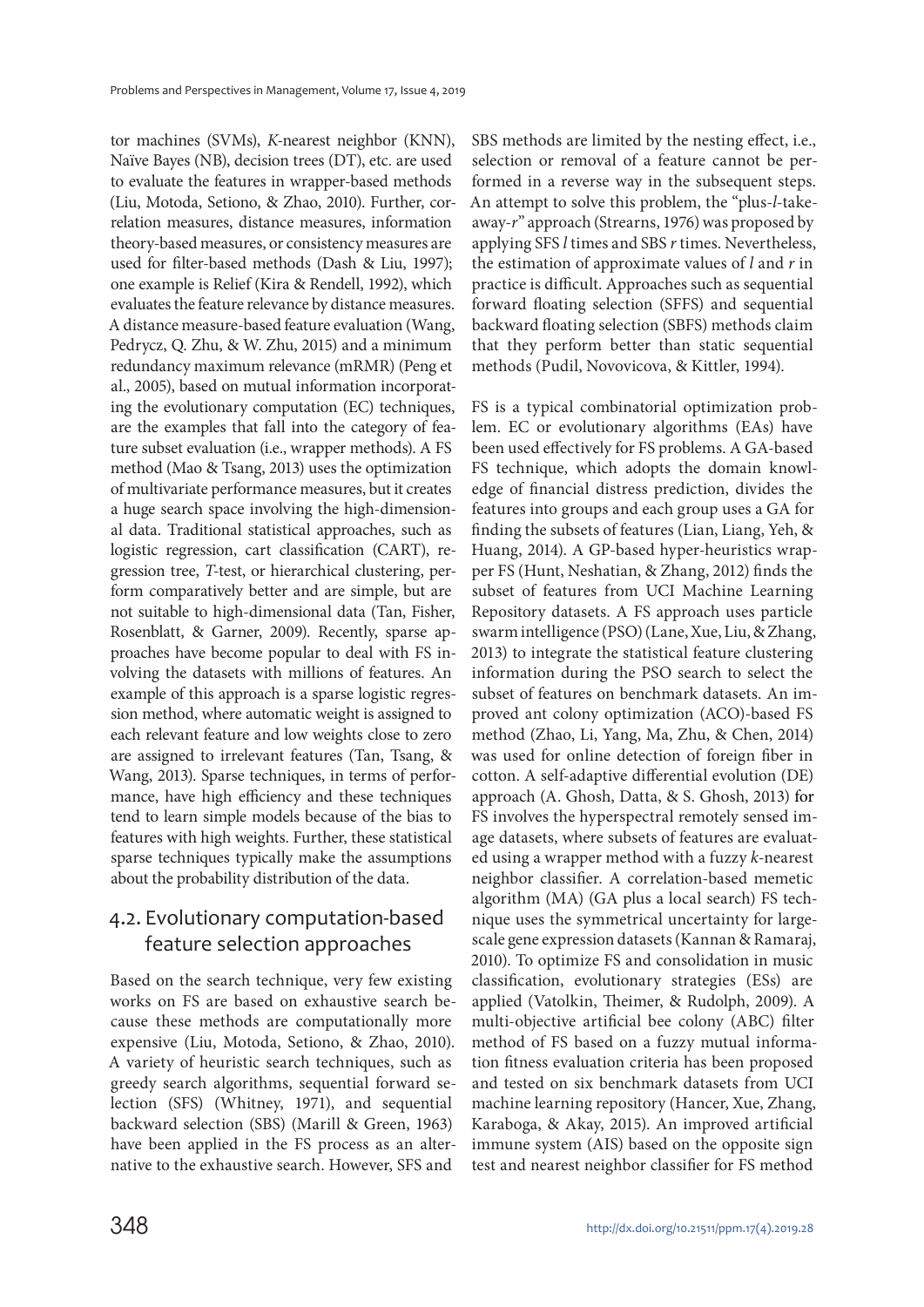(Wang, Chen, & Angelia, 2014) evaluates the datasets from UCI, KEEL repository, and microarray datasets. A hybrid estimation of distribution algorithm (EDA)-based filter-wrapper FS method (Shelke, Jayaraman, Ghosh, & Valadi, 2013) finds the subsets of features to build a robust quantitative structure-activity relationship (QSAR). Finally, a hybrid approach of FS using PSO and tabu search (TS) (Shen et al., 2008) selects the genes for tumor classification using the gene expression data.

Traditional GAs require high computational time to find the satisfactory solutions when they are applied to complex problems and they suffer from the risk of premature convergence to local optima. To make it scalable, parallel genetic algorithms (PGAs) have been proposed (Luque & Alba, 2011). PGA divides the whole population into multiple sub-populations and evolves them using the multiple processors concurrently. A PGA consists of several of GAs, which perform the execution on a part of population or independent sub-population with or without requiring any communication between them. PGAs can increase the population diversity that may lead to performance improvements plus reduced computational time (Chen, Lin, Tang, & Xia, 2016). Implementation of PGAs is based on global parallelization (master-slave), coarse-grained (island or distributed), or fine-grained (grid or cellular) types (Luque &

Alba, 2011). Applications of PGAs to FS problems include a PGA of FS method to analyze complex systems (Mokshin, Saifudinov, Sharnin, Trusfus, & Tutubalin, 2018), a PGA-based attribute subset selection method using the rough set theory and MapReduce for intrusion detection in computer networks (El-Alfy & Alshammari, 2016), a coarsegrained PGA method for FS involving the benchmark datasets (Chen, Lin, Tang, & Xia, 2016), a web-based PGA tool for wrapper FS for biomedical datasets (Soufan, Kleftogiannis, Kalnis, & Bajic, 2015), and a PGA FS to predict geometric mean diameter of soil (Besalatpour, Ayoubi, Hajabbasi, Jazi, & Gharipour, 2014).

### 4.3. Cooperative co-evolutionary algorithms based feature selection approaches

Existing FS research based on CCEA is limited. The first one is a FS method for a pedestrian detection system (Guo, Cao, Xu, & Hong, 2007), where for each feature type, a sub-population is allocated individually. Based on the population size (small or large), this approach suffers from premature convergence and high computations. To avoid this, they proposed a sub-population size adjustment strategy to manage the proportion of features. The method has been compared with GA, random selection, and greedy approaches (AdaBoost algorithm) and has obtained a better subset of fea-

Source: Developed by the authors.

| <b>References</b>                                                    | Methodology used                                                                                                 | <b>Purpose</b>                                                                                                    | Data size                                                                         |
|----------------------------------------------------------------------|------------------------------------------------------------------------------------------------------------------|-------------------------------------------------------------------------------------------------------------------|-----------------------------------------------------------------------------------|
| Guo, Cao, Xu, and Hong<br>(2007);<br>Cao, Xu, Wei, and Guo<br>(2011) | One sub-population for each<br>feature group, sub-population size<br>adjustment strategy                         | Determine whether a candidate<br>region contains a pedestrian                                                     | Minimum 1,000 to maximum 5,000<br>samples and 400 features each                   |
| Derrac, Garcia, and<br>Herrera (2009)                                | 3-population, CHC algorithm, 1-NN Attribute reduction using instance<br>as multi-classifier, majority voting     | and FS in a single process                                                                                        | Minimum 101 to maximum 1,728<br>samples, and minimum 4 to<br>maximum 60 features  |
| Derrac, Garcia, and<br>Herrera (2010)                                | 3-population, CHC algorithm, k-NN<br>classification, majority voting                                             | Attribute reduction using instance<br>and FS in a single process                                                  | Maximum 6,435 to minimum<br>360 samples, and minimum 36 to<br>maximum 90 features |
| Tian, Li, and Chen<br>(2010)                                         | Dual population, ranked-based<br>selection, Pareto optimality,<br>decaying radius selection<br>clustering (DRSC) | Simultaneous network<br>identification and prominent<br>features by compact RBFNN<br>model                        | 20,000 samples and 180 features                                                   |
| Ebrahimpour,<br>Nezamabadi-Pour, and<br>Eftekhari (2018)             | Random vertical decomposition,<br>BGSA, information gain weights<br>and Pearson correlation<br>coefficients      | Dealing with the small sample size<br>and an enormously huge number<br>of features (e.g., microarray<br>datasets) | 21 samples and 22,283 features<br>(microarray datasets)                           |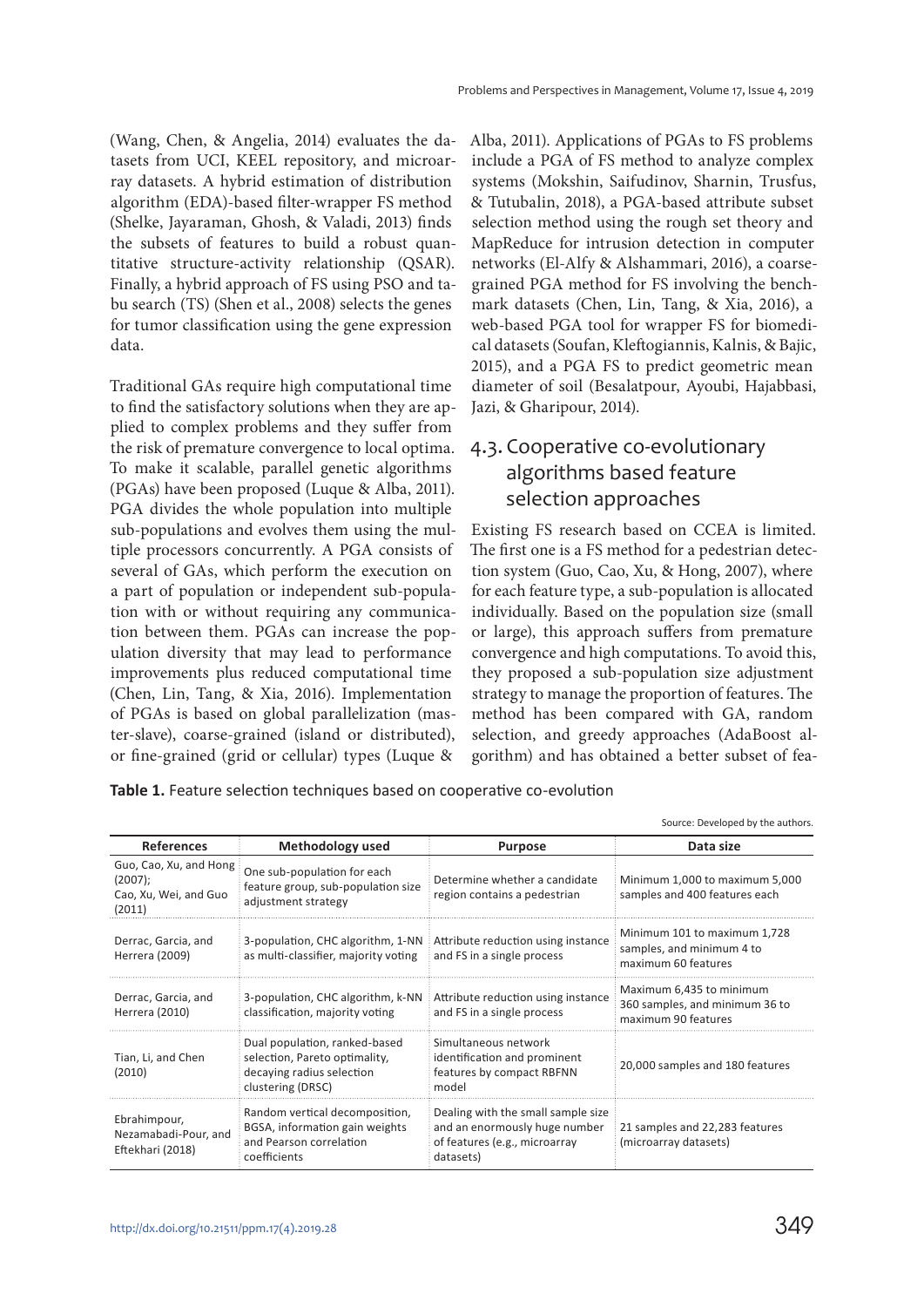tures (from 400 features) with higher detection rate. This same work has been reproduced (Cao, Xu, Wei, & Guo, 2011) involving a different experimental environment and a higher number of negative samples, and obtained similar results. Table 1 presents a summary of the state-of-the-art FS techniques based on CCEAs.

A GA-based CCEA (CoCHC) for instance selection (IS) and FS (Derrac, Garcia, & Herrera, 2009) used three populations: one for IS, one for FS, and for IS and FS together. This method is computationally less expensive owing to FS and IS tasks being performed in a single process; however, it requires further verification for datasets with large number of features and noisy instances together with irrelevant features. Derrac, Garcia, and Herrera (2010) proposed another CCE technique (IFS-CoCo) based on three populations concept and k-NN classification for feature and instance selection. They performed the experiments over a wide range of datasets and obtained the improved results over other evolutionary feature and instance selection algorithms. Datasets they used for experiments range from having a sample size of 6,435 with 36 features to a dataset containing 360 samples with only 90 features. Hence, this method requires further validation in terms of high-dimensional datasets.

A dual-population-based CCEA (Tian, Li, & Chen, 2010) trains a hybrid machine learning algorithm called the radial basis function neural network (RBFNN) for FS and network identification on 26 real-world classification problems. The proposed method performed the simultaneous implementation of processing hidden layer structure and FS of the RBFNN using a divide-and-cooperative mechanism. Experiments performed on 26 datasets with a maximum of 20,000 samples, 180 features, and 26 different classes and it obtained better accuracy and decreased the number of features to tackle multi-objective (Inotai et al., 2018) optimization (Goberna, Jeyakumar, Li, & Vicente-Pérez, 2018) in comparison to other methods. The FS based on CCE (CCFS) techniques (Ebrahimpour, Nezamabadi-Pour, & Eftekhari, 2018) deals with small sample size and an enormously huge number of features (e.g., microarray datasets). They divided datasets vertically in a random manner and used a binary gravitational search algorithm (BGSA) in each of the subsolution spaces. Information gain weights and Pearson correlation coefficients were used to evaluate the fitness function. Experiments were performed on seven binary microarray datasets and were evaluated against nine state-of-the-art FS techniques. In terms of accuracy, sensitivity, specificity, and a several selected features, CCFS has achieved the significant results compared to other methods.

Several FS studies are performed based on the cooperative (Shi, Li, & Teo, 2015) concepts, but not using CCEA are a multiple population cooperative GA-based FS approach (Li, Zhang, & Zengl, 2009), a fuzzy model-based wrapper FS method on two cooperative ant colonies (Vieira, Sousa, & Runkler, 2010), a cooperative particle swarm optimization (PSO) technique-based integrative feature and instance selection approach (FS-CPSO) (Ahmad & Pedrycz, 2011), a cooperative binary particle swarm optimization (CBPSO) approach of integrative feature and instance selection (FISCBPSO) to deal with the problem of nearest neighbor (NN) classification for high dimensional data (Sakinah & Ahmad, 2014), a cooperative subset search and instance learning-based FS (Brahim & Limam, 2016), and cooperative game-theory based FS approaches (Gore & Govindaraju, 2016; Mortazavi & Moattar, 2016).

### 4.4. MapReduce-based feature selection approaches

Several works on distributed FS are available in the literature, where different subsets of features were processed concurrently using the parallel processing. The parallel processing might increase the efficiency of search techniques for relevant features, but it required the dataset to store in each of the computing units. Hence, these approaches are not efficient when the dataset size is increased (Guillen, Sorjamaa, Miche, Lendasse, & Rojas, 2009). To improve the efficiency of parallel processing, MapReduce-based scalable FS techniques have been introduced where datasets are split into chunks. Singh et al. (2009) proposed a scalable embedded FS method based on the estimate of logistic regression model's performance on the subsets of the training dataset. Peralta et al. (2015) proposed a wrapper FS-based EA on MapReduce platform. Filter-based FS methods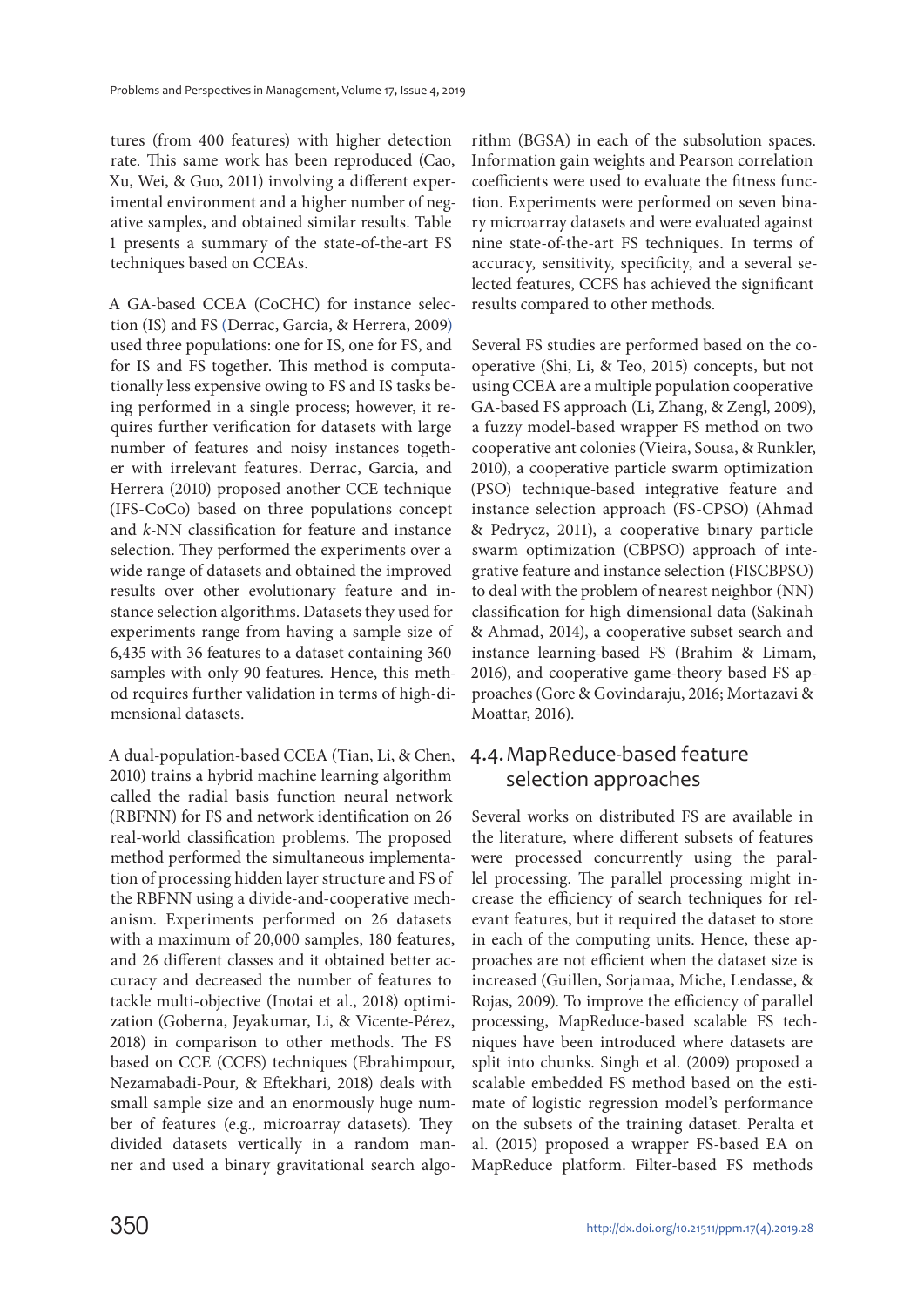Problems and Perspectives in Management, Volume 17, Issue 4, 2019



**Figure 7.** Feature selections techniques based on MapReduce

using MapReduce (Ramírez-Gallego et al., 2018; Sun, 2014) have used different evaluation metrics, such as mutual information or preservation to address the column subset selection problem (CSSP) and the distribution of data by features. Figure 7 presents a summary of FS techniques based on MapReduce.

A Hadoop MapReduce-based FS method for traditional rough sets (He, Cheng, Zhuang, & Shi, 2014) uses a positive approximation as an accelerator. A CPU-based MapReduce parallel gene selection model (Islam, Jeong, Bari, Lim, & Jeon, 2015) uses the sampling techniques and between-groups to the within-groups sum of square (BW) ratio, where BW ratio specifies the variances among gene expression values. After the subset of features is selected, MRkNN techniques are used to run multiple kNN in parallel in the MapReduce model. The effectiveness of this method has been tested using four real and three synthetic datasets, and in terms of accuracy and scalability, it performed better. Kourid and Batouche (2015) proposed a biomarker identification method based on a large-scale FS and MapReduce model by combining K-means clustering and signal-to-noise ratio with a Binary Particle Swarm Optimization technique (BPSO). Such approach for analyzing microarray data requires high computation time. A similar method based on the MapReduce model (Kumar, Rath, Swain, & Rath, 2015) for FS and classification of microarray data (NCBI) uses the statistical test analysis of variance (ANOVA) for

gene selection and kNN classification. Methods based on ANOVA require testing the assumptions of independence and normality that may not work for FS problems with complex interactions among features and these methods are computationally expensive. Triguero, Peralta, Bacardit, García, and Herrera (2015) proposed an IS method based on distributed partitioning and an advanced IR technique (SSMA-SFLSDE) for nearest neighbor classification.

The FS and decision-making method based on Hadoop MapReduce model (Bikku, Rao, & Akepogu, 2016) suffers from problems, such as high-latency to store intermediate results on disk and the overhead of map jobs common to the Hadoop MapReduce framework. To reduce the computation time, FS algorithms are executed in parallel using the ANN embedded method in Hadoop framework (Hodge, O'Keefe, & Austin, 2016). A filter-based method (Reggiani, Le Borgne, & Bontempi, 2018) tackles the forward FS algorithm minimal Redundancy Maximal Relevance (mRMR) using MapReduce on Apache Spark. Here, an alternative encoding system (representing features in row level) customizes the feature score function on MapReduce to improve the performance in comparison to conventional encoding. These methods need further verification with the state-of-the-art FS techniques because they did not compare their accuracy of the proposed method with other conventional and alternative methods based on mRMR. Moreover, they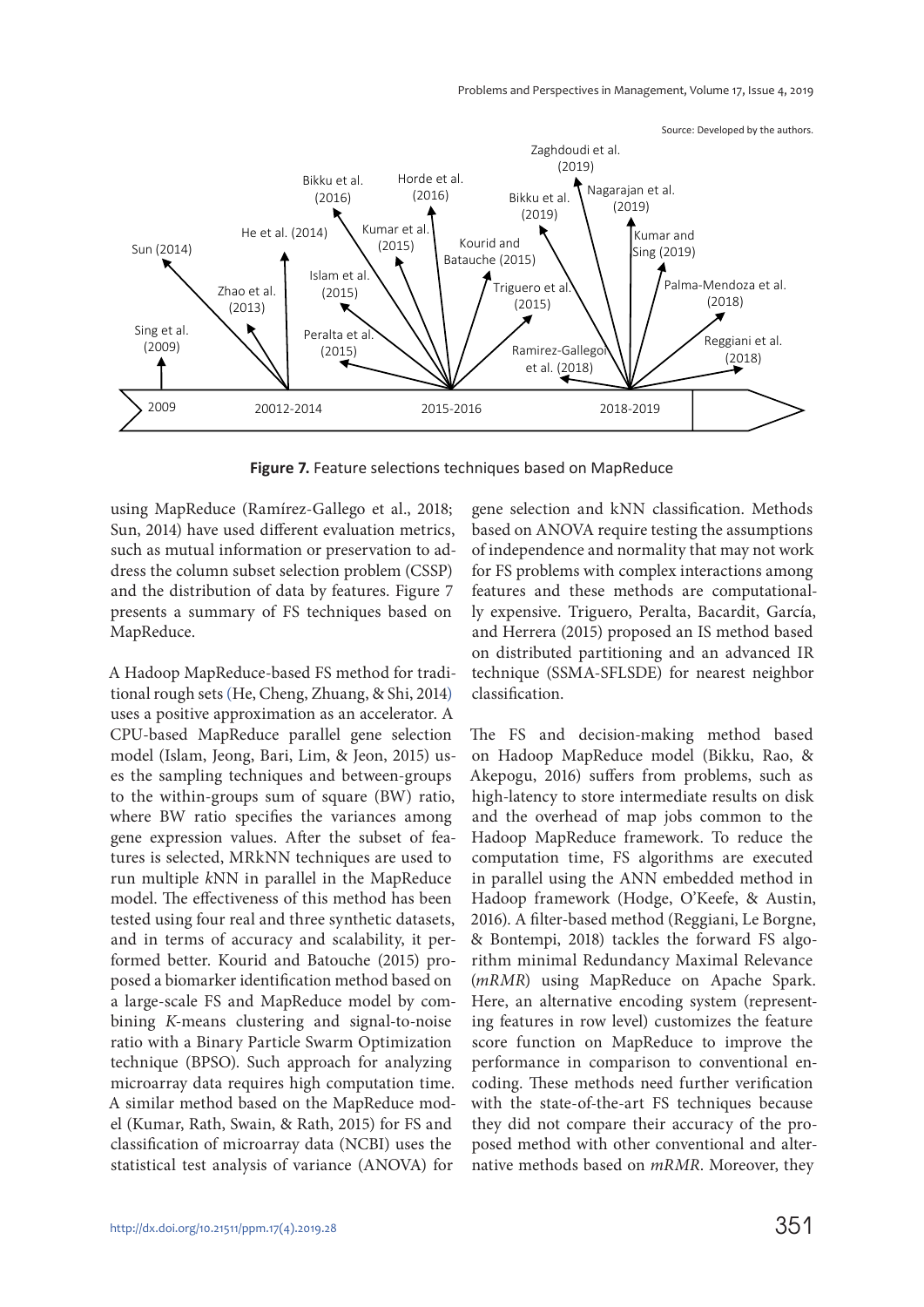|                                          |                                                                                                                                                                                         |                                                  | Source: Developed by the dutilors.                                                                      |
|------------------------------------------|-----------------------------------------------------------------------------------------------------------------------------------------------------------------------------------------|--------------------------------------------------|---------------------------------------------------------------------------------------------------------|
| <b>References</b>                        | <b>Techniques used</b>                                                                                                                                                                  | <b>Purpose</b>                                   | Data size                                                                                               |
| Ding, Jie. Wang, and<br>Jia. Wang (2016) | Hierarchical co-evolution, ensemble Pareto<br>dominance, layered niche neighborhood,<br>MapReduce                                                                                       | Knowledge reduction<br>for big data analysis     | 5 million samples and 60<br>attributes                                                                  |
| and Hu (2018)                            | Multiagent-consensus MapReduce, co-<br>Ding, Lin, Chen, Zhang, evolutionary quantum PSO with self-adaptive<br>memeplexes, four-layer neighborhood radius<br>framework, rough set theory | Attribute reduction for<br>big data applications | $\pm$ Samples from 10,000 to 5,000,00<br>and variable number of features<br>with low to high dimensions |

**Table 2.** Feature selection techniques based on cooperative co-evolution and MapReduce

Source: Developed by the authors.

have used the artificial datasets for the experiments. Palma-Mendoza et al. (2018) proposed a distributed ReliefF-based FS method (DiReliefF) in Apache Spark. The assumptions about the estimation sample, for instance, tiny samples with few hundreds of instances to estimate the class separability problems in millions of samples, need further verification.

### 4.5. Co-evolution and MapReduce-based feature selection approaches

To the best of our knowledge, works involving the combination of CEA and the MapReduce model are an emerging area of research and the existing works are limited. Table 2 presents a summary of the state-of-the-art FS techniques based on the combination of CCEA and MapReduce.

Ding, Jie. Wang, and Jia. Wang (2016) proposed a knowledge reduction method based on a hierarchical co-evolutionary MapReduce (HCMPKR) with ensemble Pareto dominance. A layered niche neighborhood radius is used to split the whole population into N sub-populations and to self-adaptively divide into attribute approximate space with interacting attributes. Elitist leaders from the Pareto front use an ensemble approach of reduction Pareto equilibrium perform cooperative game subsets in various niche conic subsets. MapReduce technique were used for knowledge reduction using the elitist leaders. Experiments performed on four real datasets and four synthetic datasets having a maximum of 60 attributes, 45 class variables, and 5 million samples where datasets were duplicated for generating big data from the UCI repository. The performance of this approach was compared with the state-ofthe-art techniques and resulted in better performance. An attribute reduction method based on a multiagent-consensus MapReduce model for big data applications has been proposed using a co-evolutionary quantum PSO with self-adaptive memeplexes to group the particles into different memeplexes (Ding et al., 2018). A four-layer neighborhood radius framework with a compensatory scheme splits the attribute sets into subspace maintaining attributes interacting properties and maps to the MapReduce model. The attribute reduction is performed based on rough set theory, and the ensemble co-evolutionary MapReduce optimization is performed by five varieties of agents. Experiments were conducted on 16 benchmark datasets including three biomedical datasets, four public microarray datasets, four NIPS 2003 FS challenge datasets, and four large-scale synthetic datasets generated by WEKA. The proposed approach of attribute reduction achieves better results in most cases based on classification accuracy in comparison to algorithms, such as RACOFS, mRMR, and MRMS.

### **CONCLUSION**

Feature or variable selection in high-dimensional big data is a challenging task and it improves the classification accuracy. Despite of numerous feature selection algorithms, including traditional or statistical methods, they cannot meet the demands of optimizing large-scale high-dimensional datasets. Most feature selection algorithms emphasize the datasets containing a large number of samples, but only a few studies are available on high-dimensional data, such as financial big data. Big data optimization, such as feature selection requires a large number of computations, especially when the case is high-di-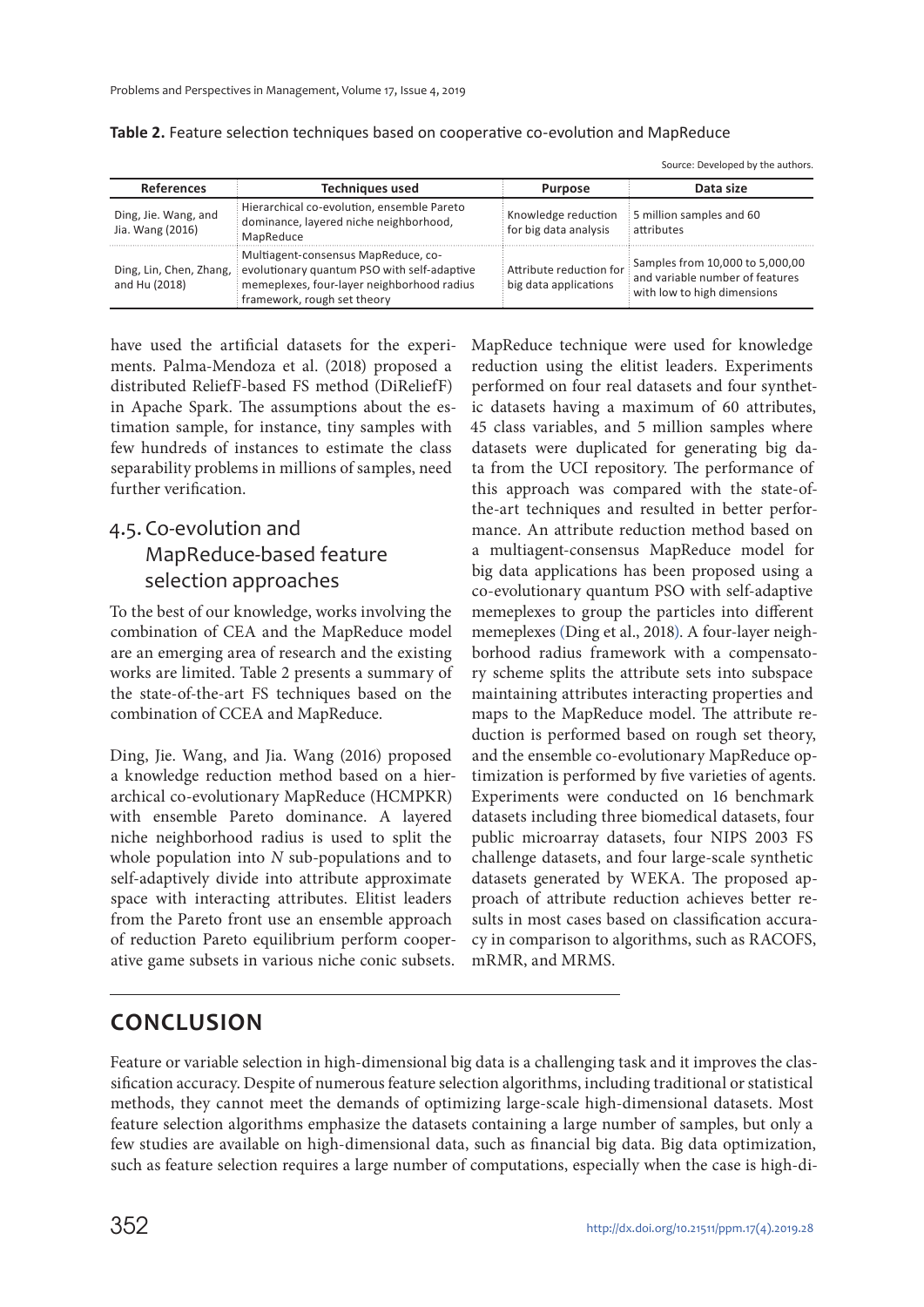mensional. Evolutionary optimization is therefore an obvious selection to tackle these types of problem. Moreover, evolutionary optimization on big data for feature selection works is limited. Cooperative co-evolution, a meta-heuristic evolutionary algorithm uses the divide-and-conquer strategy to decompose a high-dimension problem into a number of lower-dimension sub-problems, which are optimized independently. Thus, it improves the optimization performance. Further, MapReduce, a parallel programming model can help to reduce computations of the developed distributed cooperative co-evolutionary algorithm parallelizing it. Hence, feature selection techniques involving co-evolutionary algorithms and MapReduce is an emerging area of research and yet to be fully explored for knowledge management or knowledge discovery.

### **ACKNOWLEDGMENT**

This research is supported by ECU Higher Degree by Research Scholarship and ECU School of Science Research Scholarship.

# **REFERENCES**

- 1. Aghdam, M. H., Ghasem-Aghaee, N., & Basiri, M. E. (2009). Text feature selection using ant colony optimization. Expert Systems with Applications, 36(3), 6843- 6853. https://doi.org/10.1016/j. eswa.2008.08.022
- 2. Ahmad, S. S. S., & Pedrycz, W. (2011). Feature and Instance Selection Via Cooperative PSO. 2011 IEEE International Conference on Systems, Man, and Cybernetics (SMC), 2127-2132.
- 3. Ahmed, S., Zhang, M. J., & Peng, L. F. (2013). Enhanced Feature Selection for Biomarker Discovery in LC-MS Data using GP. 2013 Ieee Congress on Evolutionary Computation (Cec), 584-591.
- 4. Ali, M. M., Rattanawiboonsom, V., Hassan, F., & Nedelea, A. M. (2019). Knowledge Management at Higher Educational Institutes in Bangladesh: The case study of self-assessed processes of two educational Institutions. Ecoforum Journal, 8(1). Retrieved from http://www.ecoforumjournal.ro/index.php/eco/article/ view/901/572
- 5. Aliferis, C. F., Statnikov, A., & Tsamardinos, I. (2006). Challenges in the Analysis of Mass-Throughput Data: A Technical Commentary from the Statistical Machine Learning Perspective. Cancer Informatics, 2,

117693510600200004. https://doi. org/10.1177/117693510600200004

- 6. Bakanauskienė, I., Bendaravičienė, R., & Barkauskė, L. (2017). Features of Employer Attractiveness on Lithuanian Business Organizations: Employees' Perceptions. Management of Organizations: Systematic Research, 77(1), 7-23. https://doi.org/10.1515/mosr-2017-0001
- 7. Bakanauskienė, I., Bendaravičienė, R., & Juodelytė, N. (2018). Organizational values in human resource management context: case of Lithuania. Human resources management and ergonomics (HRM&E). Zvolen, Slovakia: Technical university in Zvolen, 12(1), 6-20. Retrieved from https://www.vdu.lt/cris/ handle/20.500.12259/60051
- 8. Balkir, A. S., Foster, I., & Rzhetsky, A. (2011). A distributed lookup architecture for text mining applications using mapreduce. Proceedings of 2011 International Conference for High Performance Computing, Networking, Storage and Analysis.
- 9. Besalatpour, A. A., Ayoubi, S., Hajabbasi, M. A., Jazi, A. Y., & Gharipour, A. (2014). Feature Selection Using Parallel Genetic Algorithm for the Prediction of Geometric Mean Diameter of Soil

Aggregates by Machine Learning Methods. Arid Land Research and Management, 28(4), 383-394. https://doi.org/10.1080/15324982. 2013.871599

- 10. Bhattacharya, M., Islam, R., & Abawajy, J. (2016). Evolutionary optimization: A big data perspective. Journal of Network and Computer Applications, 59, 416-426. https://doi.org/10.1016/j. jnca.2014.07.032
- 11. Bikku, T., Rao, N. S., & Akepogu, A. R. (2016). Hadoop based Feature Selection and Decision Making Models on Big Data. Indian Journal of Science and Technology, 9(10), 1-6. https:// doi.org/10.17485/ijst/2016/ v9i10/88905
- 12. Bolon-Canedo, V., Rego-Fernandez, D., Peteiro-Barral, D., Alonso-Betanzos, A., Guijarro-Berdinas, B., & Sanchez-Marono, N. (2018). On the scalability of feature selection methods on high-dimensional data. Knowledge and Information Systems, 56(2), 395-442. https://doi.org/10.1007/ s10115-017-1140-3
- 13. Boroujeni, F. R., Stantic, B., & Wang, S. (2017). An Embedded Feature Selection Framework for Hybrid Data. Databases Theory and Applications, 10538, 138-150. https://doi.org/10.1007/978-3- 319-68155-9\_11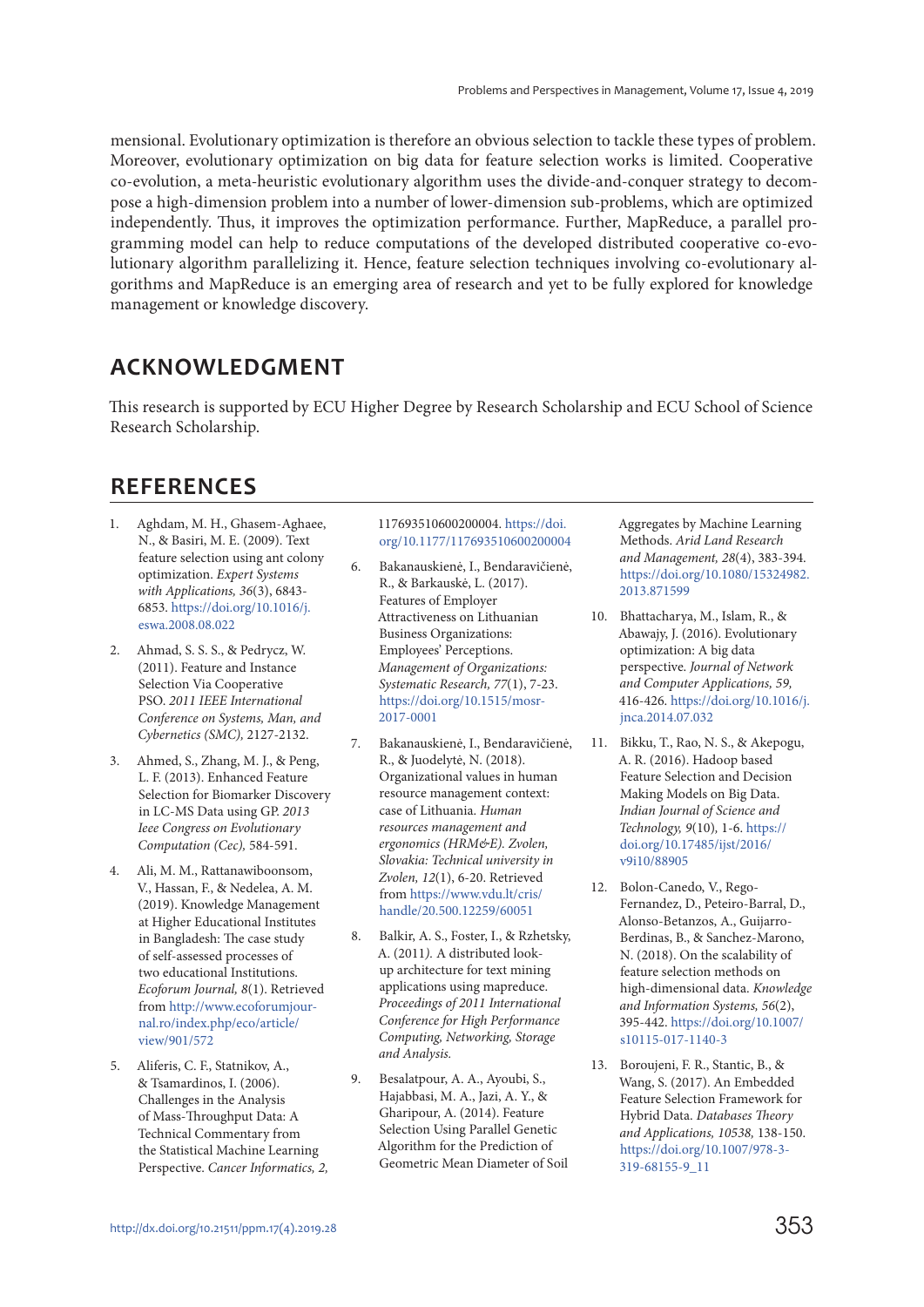- 14. Brahim, A. B., & Limam, M. (2016). A hybrid feature selection method based on instance learning and cooperative subset search. Pattern Recognition Letters, 69, 28-34. https://doi. org/10.1016/j.patrec.2015.10.005
- 15. Brest, J., Greiner, S., Boskovic, B., Mernik, M., & Zumer, V. (2006). Self-adapting control parameters in differential evolution: A comparative study on numerical benchmark problems. Ieee Transactions on Evolutionary Computation, 10(6), 646-657. https://doi.org/10.1109/ TEVC.2006.872133
- 16. Bucci, A., & Pollack, J. B. (2005). On identifying global optima in cooperative coevolution. GECCO 2005: Genetic and Evolutionary Computation Conference, 1-2, 539-544.
- 17. Cao, X. B., Xu, Y. W., Wei, C. X., & Guo, Y. P. (2011). Feature subset selection based on coevolution for pedestrian detection. Transactions of the Institute of Measurement and Control, 33(7), 867-879. https://doi. org/10.1177/0142331209103041
- 18. Chalikias, M., Kyriakopoulos, G., Skordoulis, M., & Koniordos, M. (2014). Knowledge Management for Business Processes: Employees' Recruitment and Human Resources' Selection: A Combined Literature Review and a Case Study. Cham.
- 19. Chen, Z., Lin, T., Tang, N. J., & Xia, X. (2016). A Parallel Genetic Algorithm Based Feature Selection and Parameter Optimization for Support Vector Machine. Scientific Programming. https://doi. org/10.1155/2016/2739621
- 20. Clarke, R., Ressom, H. W., Wang, A., Xuan, J., Liu, M. C., Gehan, E. A., & Wang, Y. (2008). The properties of high-dimensional data spaces: implications for exploring gene and protein expression data. Nature Reviews Cancer, 8, 37. https://doi. org/10.1038/nrc2294
- 21. Dash, M., & Liu, H. (1997). Feature selection for classification. Intelligent Data Analysis, 1(1), 131-156. https://doi.org/10.1016/ S1088-467X(97)00008-5
- 22. Dash, M., & Liu, H. (2003). Consistency-based search in feature selection. Artificial Intelligence, 151(1-2), 155-176. https://doi.org/10.1016/S0004- 3702(03)00079-1
- 23. Dean, J., & Ghemawat, S. (2008). MapReduce: simplified data processing on large clusters. Commun. ACM, 51(1), 107-113. https://doi. org/10.1145/1327452.1327492
- 24. Dean, J., & Ghemawat, S. (2010). MapReduce: A Flexible Data Processing Tool. Communications of the Acm, 53(1), 72-77. https:// doi.org/10.1145/1629175.1629198
- 25. Deepak, M., Mahesh, G., & Medi, N. K. (2019). Knowledge Management Influence on Safety Management Practices: Evidence from Construction Industry. International Journal of Knowledge Management (IJKM), 15(4), 16-37. https://doi.org/10.4018/ IJKM.2019100102
- 26. Derrac, J., Garcia, S., & Herrera, F. (2009). A first study on the use of coevolutionary algorithms for instance and feature selection. Hybrid Artificial Intelligence Systems, 557-564. https://doi. org/10.1007/978-3-642-02319- 4\_67
- 27. Derrac, J., Garcia, S., & Herrera, F. (2010). IFS-CoCo: Instance and feature selection based on cooperative coevolution with nearest neighbor rule. Pattern Recognition, 43(6), 2082-2105. https://doi.org/10.1016/j.patcog.2009.12.012
- 28. Ding, W., Lin, C., Chen, S., Zhang, X., & Hu, B. (2018). Multiagentconsensus-MapReduce-based attribute reduction using coevolutionary quantum PSO for big data applications. Neurocomputing, 272, 136-153. https://doi. org/10.1016/j.neucom.2017.06.059
- 29. Ding, W., Wang, Jie., & Wang, Jia. (2016). A hierarchicalcoevolutionary-MapReducebased knowledge reduction algorithm with robust ensemble Pareto equilibrium. Information Sciences, 342, 153-175. https://doi. org/10.1016/j.ins.2016.01.035
- 30. Ebrahimpour, M. K., Nezamabadi-Pour, H., & Eftekhari, M. (2018).

CCFS: A cooperating coevolution technique for large scale feature selection on microarray datasets. Computational Biology and Chemistry, 73, 171-178. https:// doi.org/10.1016/j.compbiolchem.2018.02.006

- 31. El-Alfy, E. M., & Alshammari, M. A. (2016). Towards scalable rough set based attribute subset selection for intrusion detection using parallel genetic algorithm in MapReduce. Simulation Modelling Practice and Theory, 64, 18-29. https://doi.org/10.1016/j.simpat.2016.01.010
- 32. Fan, J., & Li, R. (2006). Statistical challenges with high dimensionality: Feature selection in knowledge discovery. 25th International Congress of Mathematicians, ICM 2006. Madrid, Spain. Retrieved from https://pennstate.pure.elsevier. com/en/publications/statisticalchallenges-with-high-dimensionality-feature-selection
- 33. Fan, Q., & Yan, X. (2015). Differential evolution algorithm with self-adaptive strategy and control parameters for P-xylene oxidation process optimization. Soft Computing, 19(5), 1363-1391. https://doi.org/10.1007/s00500- 014-1349-y
- 34. Fan, Q., & Yan, X. (2016). Selfadaptive differential evolution algorithm with zoning evolution of control parameters and adaptive mutation strategies. Ieee Transactions on Cybernetics, 46(1), 219-232. https://doi.org/10.1109/ TCYB.2015.2399478
- 35. Ferrucci, F., Salza, P., & Sarro, F. (2017). Using Hadoop MapReduce for Parallel Genetic Algorithms: A Comparison of the Global, Grid and Island Models. Evolutionary Computation, XX(X), 1-33. https:// doi.org/10.1162/evco\_a\_00213
- 36. Gao, Z., & Tsay, R. S. (2019). A Structural‐Factor Approach to Modeling High‐Dimensional Time Series and Space‐Time Data. Journal of Time Series Analysis, 40(3), 343-362. https://doi. org/10.1111/jtsa.12466
- 37. Ghosh, A., Datta, A., & Ghosh, S. (2013). Self-adaptive differential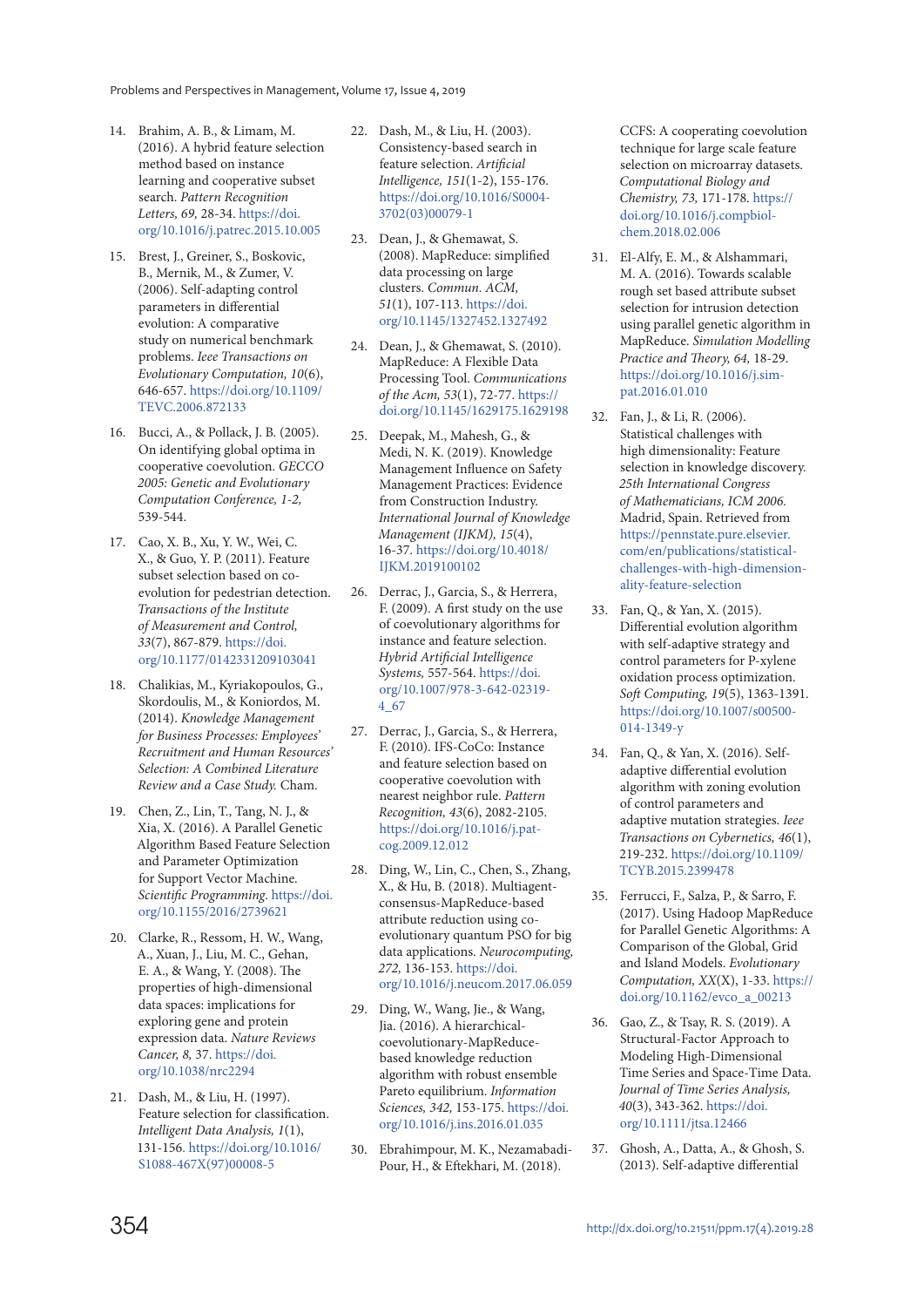evolution for feature selection in hyperspectral image data. Applied Soft Computing, 13(4), 1969- 1977. https://doi.org/10.1016/j. asoc.2012.11.042

- 38. Goberna, M. A., Jeyakumar, V., Li, G., & Vicente-Pérez, J. (2018). Guaranteeing highly robust weakly efficient solutions for uncertain multi-objective convex programs. European Journal of Operational Research, 270(1), 40-50. https://doi.org/10.1016/j. ejor.2018.03.018
- 39. Gore, S., & Govindaraju, V. (2016). Feature Selection Using Cooperative Game Theory and Relief Algorithm. In A. Skulimowski & J. Kacprzyk (Eds.), Knowledge, Information and Creativity Support Systems: Recent Trends, Advances and Solutions (pp. 401-412). https:// doi.org/10.1007/978-3-319- 19090-7\_30
- 40. Grandon, E. E., Ramirez-Correa, P. E., & Luna, J. S. (2019). E-Business Applications Model in Large Companies: An Empirical Validation. Interciencia, 44(4), 210-217. Retrieved from https:// www.interciencia.net/wp-content/ uploads/2019/05/03\_210\_Com\_ Grandon\_v44\_04.pdf
- 41. Grytten, O. H., & Minde, K. B. (2019). Generational links between entrepreneurship, management and puritanism. Retrieved from https:// openaccess.nhh.no/nhh-xmlui/ handle/11250/2600232?localeattribute=no
- 42. Guillen, A., Sorjamaa, A., Miche, Y., Lendasse, A., & Rojas, I. (2009). Efficient Parallel Feature Selection for Steganography Problems. In J. Cabestany, F. Sandoval, A. Prieto & J. M. Corchado (Eds.), Bio-Inspired Systems: Computational and Ambient Intelligence. Springer, Berlin, Heidelberg. https://doi. org/10.1007/978-3-642-02478- 8\_153
- 43. Guo, Y. P., Cao, X. B., Xu, Y. W., & Hong, Q. (2007). Coevolution based feature selection for pedestrian detection. 2007 IEEE International Conference on Control and Automation. Guangzhou, China. https://doi. org/10.1109/ICCA.2007.4376871
- 44. Gupta, R. (2016). Marketing Management is a Trust Worthy Paradigm of Corporate Branding. International Journal of Information, Business and Management, 8(1), 46-50. Retrieved from https://ijibm. elitehall.com/IJIBM\_Vol8No1\_ Feb2016.pdf
- 45. Guyon, I., & Elisseeff, A. (2003). An Introduction to Variable and Feature Selection. Journal of Machine Learning Research, 3, 1157-1182. Retrieved from https://www.researchgate.net/ publication/221996079\_An\_Introduction\_of\_Variable\_and\_Feature\_Selection
- 46. Habib, M. M., & Hasan, I. (2019). Supply Chain Management (SCM) – Is it Value Addition towards Academia? IOP Conference Series: Materials Science and Engineering, 528(1), 012090. https://doi.org/10.1088/1757- 899X/528/1/012090
- 47. Hadoop Apache. (2018). HDFS Architecture. Retrieved from http:// hadoop.apache.org/docs/current/ hadoop-project-dist/hadoop-hdfs/ HdfsDesign.html
- 48. Hancer, E., Xue, B., Zhang, M. J., Karaboga, D., & Akay, B. (2015). A Multi-Objective Artificial Bee Colony Approach to Feature Selection Using Fuzzy Mutual Information. 2015 IEEE Congress on Evolutionary Computation (CEC), 2420-2427. Retrieved from https://homepages.ecs.vuw. ac.nz//~xuebing/Papers/moabc-CEC2015.pdf
- 49. Hashem, I. A. T., Anuar, N. B., Gani, A., Yaqoob, I., Xia, F., & Khan, S. U. (2016). MapReduce: Review and open challenges. Scientometrics, 109(1), 389-422. https://doi.org/10.1007/s11192- 016-1945-y
- 50. He, Q., Cheng, X. H., Zhuang, F. Z., & Shi, Z. Z. (2014). Parallel Feature Selection Using Positive Approximation Based on MapReduce. 11th International Conference on Fuzzy Systems and Knowledge Discovery (Fskd), 397-402. https://doi.org/10.1109/ FSKD.2014.6980867
- 51. Hodge, V. J., O'Keefe, S., & Austin, J. (2016). Hadoop neural network

for parallel and distributed feature selection. Neural Networks, 78, 24-35. https://doi.org/10.1016/j. neunet.2015.08.011

- 52. Hoverstad, B. A. (2007). Revisiting the personal satellite assistant: neuroevolution with a modified enforced sub-populations algorithm. Proceedings of the 9th Annual Conference on Genetic and Evolutionary Computation. Retrieved from https://www. researchgate.net/publication/220743467\_Revisiting\_the personal\_satellite\_assistant\_neuroevolution\_with\_a\_modified\_enforced\_sub-populations\_algorithm
- 53. Hunt, R., Neshatian, K., & Zhang, M. (2012). A Genetic Programming Approach to Hyper-Heuristic Feature Selection. Berlin, Heidelberg. https://doi. org/10.1007/978-3-642-34859- 4\_32
- 54. IBM. (2018). IBM big data analytics: insights without limits. Retrieved from https://www.ibm. com/au-en/it-infrastructure/solutions/big-data
- 55. Illiashenko, S. M., Strielkowski, W., Letunovska, N. Y., Bozhkova, V. V., Prokopenko, O. V., Tielietov, O. S.,…, & Hryshchenko, O. F. (2018). Innovative management: theoretical, methodical, and applied grounds. Retrieved from https://essuir.sumdu.edu.ua/handle/123456789/67454
- 56. Inotai, A., Brixner, D., Maniadakis, N., Dwiprahasto, I., Kristin, E., Prabowo, A.,…, & Kalo, Z. (2018). Development of multi-criteria decision analysis (MCDA) framework for off-patent pharmaceuticals – an application on improving tender decision making in Indonesia. BMC health services research, 18(1), 1003. https://doi.org/10.1186/s12913- 018-3805-3
- 57. Islam, A. K. M. T., Jeong, B. S., Bari, A. T. M. G., Lim, C. G., & Jeon, S. H. (2015). MapReduce based parallel gene selection method. Applied Intelligence, 42(2), 147-156. https://doi.org/10.1007/s10489-  $014 - 0561 - x$
- 58. Juillé, H., & Pollack, J. B. (1996). Co-evolving Intertwined Spirals.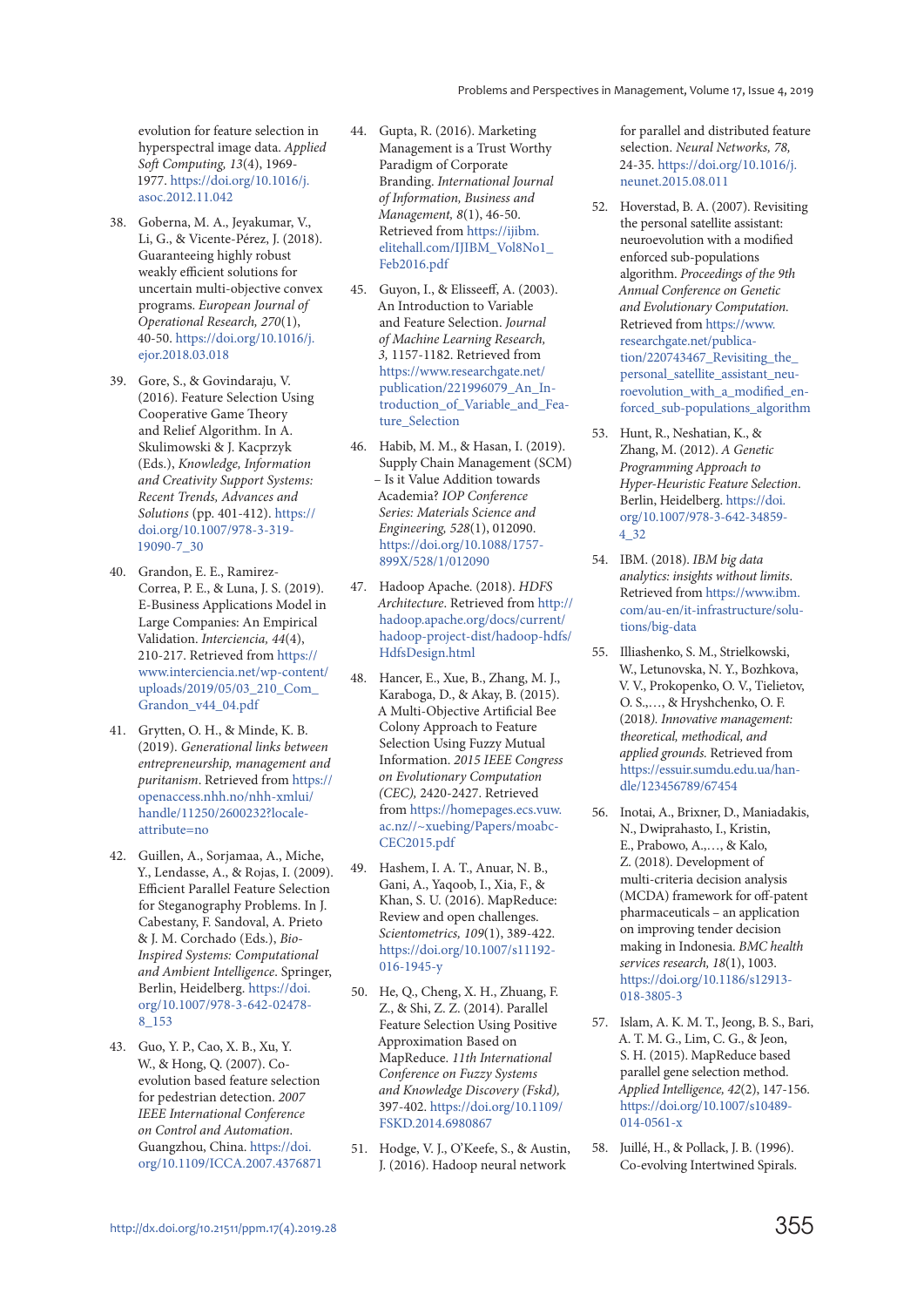Proceedings of the Fifth Annual Conference on Evolutionary Programming, 461-468. Retrieved from http://www.demo.cs.brandeis. edu/papers/ep96.pdf

- 59. Kannan, S. S., & Ramaraj, N. (2010). A novel hybrid feature selection via Symmetrical Uncertainty ranking based local memetic search algorithm. Knowledge-Based Systems, 23(6), 580-585. https://doi.org/10.1016/j. knosys.2010.03.016
- 60. Ketcha, A., Johannesson, J., & Bocij, P. (2015). Tacit knowledge acquisition and dissemination in distance learning. European Journal of Open, Distance and E-learning, 18(2). Retrieved from https://www.eurodl.org/index.php ?p=archives&sp=brief&year=2015 &halfyear=2&article=692
- 61. Khan, N., & Kakabadse, N. K. (2014). CSR: the co-evolution of grocery multiples in the UK (2005–2010). Social Responsibility Journal, 10(1), 137-160. https://doi. org/10.1108/SRJ-06-2012-0069
- 62. Kim, G., Kim, Y., Lim, H., & Kim, H. (2010). An MLP-based feature subset selection for HIV-1 protease cleavage site analysis. Artificial Intelligence in Medicine, 48(2), 83-89. https://doi. org/10.1016/j.artmed.2009.07.010
- 63. Kira, K., & Rendell, L. A. (1992). A Practical Approach to Feature-Selection. Machine Learning, 92, 249-256. Retrieved from https:// sci2s.ugr.es/keel/pdf/algorithm/ congreso/kira1992.pdf
- 64. Kourid, A., & Batouche, M. (2015). Biomarker Discovery Based on Large-Scale Feature Selection and MapReduce. IFIP International Conference on Computer Science and Its Applications (pp. 81-92). https://doi.org/10.1007/978-3- 319-19578-0\_7
- 65. Kumar, M., Rath, N. K., Swain, A., & Rath, S. K. (2015). Feature Selection and Classification of Microarray Data using MapReduce based ANOVA and K-Nearest Neighbor. Procedia Computer Science, 54, 301- 310. https://doi.org/10.1016/j. procs.2015.06.035
- 66. Lane, M. C., Xue, B., Liu, I., & Zhang, M. (2013). Particle Swarm Optimisation and Statistical Clustering for Feature Selection. In Australasian Joint Conference on Artificial Intelligence, 214-220. https://doi.org/10.1007/978-3- 319-03680-9\_23
- 67. Laney, D. (2001). 3D Data Management: Controlling Data Volume, Velocity, and Variety. Retrieved from http://blogs.gartner.com/doug-laney/files/2012/01/ ad949-3D-Data-Management-Controlling-Data-Volume-Velocity-and-Variety.pdf
- 68. Levner, I. (2005). Feature selection and nearest centroid classification for protein mass spectrometry. BMC Bioinformatics, 6, 68. https:// doi.org/10.1186/1471-2105-6-68
- 69. Li, Y. M., Zhang, S. J., & Zeng, X. P. (2009). Research of multi-population agent genetic algorithm for feature selection. Expert Systems with Applications, 36(9), 11570-11581. https://doi. org/10.1016/j.eswa.2009.03.032
- 70. Lin, F., Liang, D., Yeh, C.-C., & Huang, J.-C. (2014). Novel feature selection methods to financial distress prediction. Expert Systems with Applications, 41(5), 2472- 2483. https://doi.org/10.1016/j. eswa.2013.09.047
- 71. Lin, J. Y., Ke, H. R., Chien, B. C., & Yang, W. P. (2008). Classifier design with feature selection and feature extraction using layered genetic programming. Expert Systems with Applications, 34(2), 1384-1393. https://doi. org/10.1016/j.eswa.2007.01.006
- 72. Liu, H., & Yu, L. (2005). Toward integrating feature selection algorithms for classification and clustering. Ieee Transactions on Knowledge and Data Engineering, 17(4), 491-502. https://doi. org/10.1109/TKDE.2005.66
- 73. Liu, H., Motoda, H., Setiono, R., & Zhao, Z. (2010). Feature Selection: An Ever Evolving Frontier in Data Mining. Proceedings of the Fourth International Workshop on Feature Selection in Data Mining, 10, 4-13. Retrieved from http://proceedings. mlr.press/v10/liu10b/liu10b.pdf
- 74. Liu, Y. N., Wang, G., Chen, H. L., Dong, H., Zhu, X. D., & Wang, S. J. (2011). An Improved Particle Swarm Optimization for Feature Selection. Journal of Bionic Engineering, 8(2), 191-200. https://doi.org/10.1016/S1672- 6529(11)60020-6
- 75. Liu, Y., Tang, F., & Zeng, Z. Y. (2015). Feature Selection Based on Dependency Margin. Ieee Transactions on Cybernetics, 45(6), 1209-1221. https://doi. org/10.1109/Tcyb.2014.2347372
- 76. Luque, G., & Alba, E. (2011). Parallel genetic algorithms: Theory and real world applications. Springer. Retrieved from https:// link.springer.com/book/10.1007% 2F978-3-642-22084-5
- 77. Ma, X., Li, X., Zhang, Q., Tang, K., Liang, Z., Xie, W., & Zhu, Z. (2018). A Survey on Cooperative Co-evolutionary Algorithms. Ieee Transactions on Evolutionary Computation, 1-1. https://doi. org/10.1109/TEVC.2018.2868770
- 78. Mao, Q., & Tsang, I. W. H. (2013). A Feature Selection Method for Multivariate Performance Measures. Ieee Transactions on Pattern Analysis and Machine Intelligence, 35(9), 2051- 2063. https://doi.org/10.1109/ Tpami.2012.266
- 79. Marill, T., & Green, D. (1963). On the effectiveness of receptors in recognition systems. Ieee Transactions on Information Theory, 9(1), 11-17. https://doi. org/10.1109/TIT.1963.1057810
- 80. Mokshin, V., Saifudinov, I., Sharnin, L., Trusfus, M., & Tutubalin, P. (2018). A parallel genetic algorithm of feature selection for analysis of complex system. Journal of Physics: Conference Series, 1096(1). https://doi.org/10.1088/1742- 6596/1096/1/012089
- 81. Mortazavi, A., & Moattar, M. H. (2016). Robust Feature Selection from Microarray Data Based on Cooperative Game Theory and Qualitative Mutual Information. Advances in Bioinformatics, 2016, 1058305. https://doi. org/10.1155/2016/1058305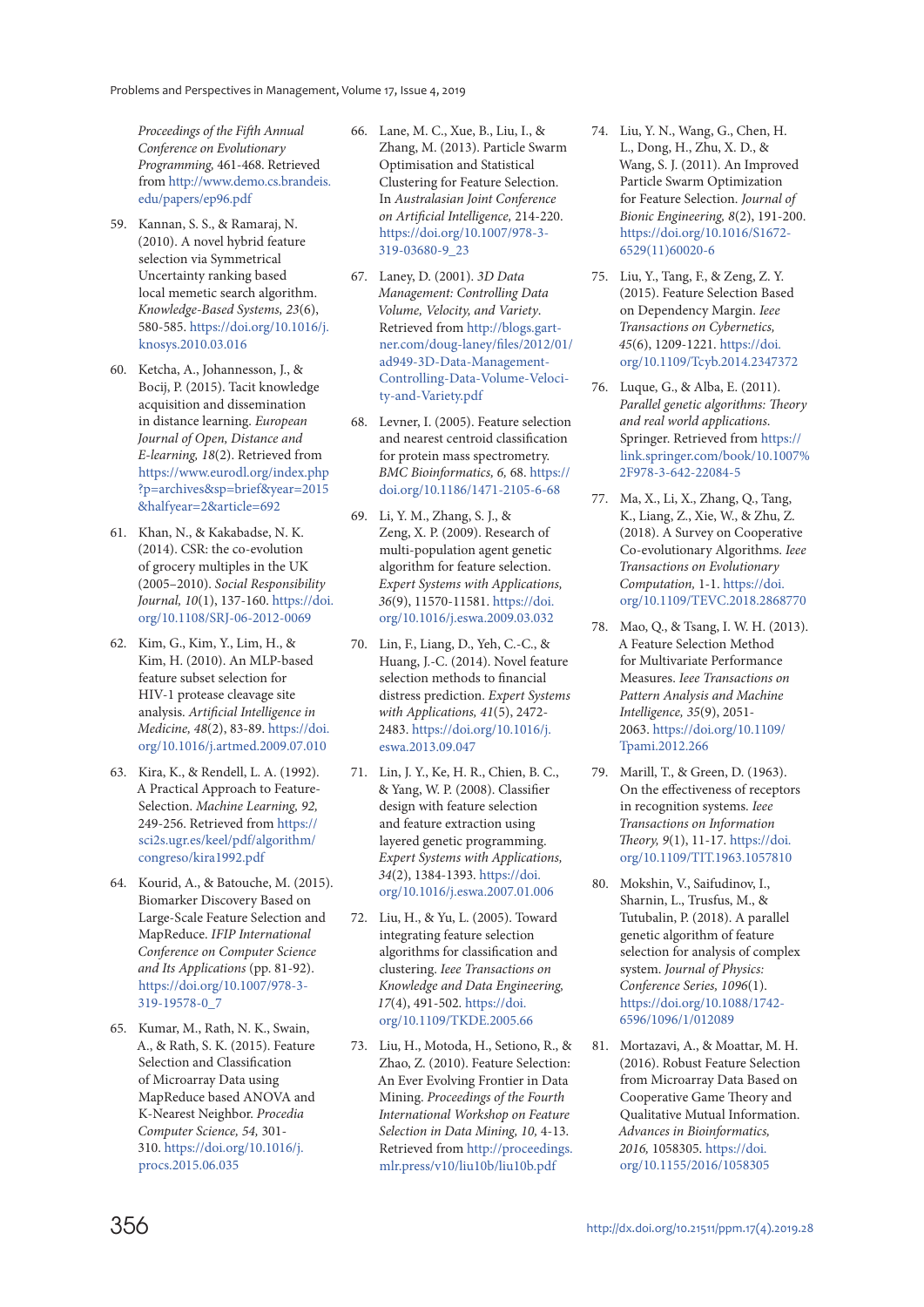- 82. Mura, L., Daňová, M., Vavrek, R., & Dubravska, M. (2017). Economic Freedom-Classification of its Level and Impact on the Economic Security. Ad Alta: Journal of Interdisciplinary Research, 7(2), 154-157. Retrieved from https://www.researchgate. net/publication/324484966\_ECO-NOMIC\_FREEDOM-CLASSIFI-CATION\_OF\_ITS\_LEVEL\_AND\_ IMPACT\_ON\_THE\_ECONOM-IC\_SECURITY
- 83. Omidvar, M. N., Li, X., Mei, Y., & Yao, X. (2014). Cooperative co-evolution with differential grouping for large scale optimization. Ieee Transactions on Evolutionary Computation, 18(3), 378-393. http://dx.doi. org/10.1109/TEVC.2013.2281543
- 84. Omidvar, M. N., Yang, M., Mei, Y., Li, X. D., & Yao, X. (2017). DG2: A Faster and More Accurate Differential Grouping for Large-Scale Black-Box Optimization. Ieee Transactions on Evolutionary Computation, 21(6), 929- 942. https://doi.org/10.1109/ Tevc.2017.2694221
- 85. Pagie, L., & Hogeweg, P. (2000). Information integration and red queen dynamics in coevolutionary optimization. Proceedings of the 2000 Congress on Evolutionary Computation, 1-2, 1260-1267. Retrieved from http://www-binf. bio.uu.nl/pdf/Pagie.cec00.pdf
- 86. Palma-Mendoza, R. J., Rodriguez, D., & de-Marcos, L. (2018). Distributed ReliefF-based feature selection in Spark. Knowledge and Information Systems, 57(1), 1-20. https://doi.org/10.1007/s10115- 017-1145-y
- 87. Panait, L., Luke, S., & Harrison, J. F. (2006). Archive-based cooperative coevolutionary algorithms. Gecco 2006: Genetic and Evolutionary Computation Conference, 1-2, 345-352. https:// doi.org/10.1145/1143997.1144060
- 88. Peng, H. C., Long, F. H., & Ding, C. (2005). Feature selection based on mutual information: Criteria of max-dependency, maxrelevance, and min-redundancy. Ieee Transactions on Pattern Analysis and Machine Intelligence,

27(8), 1226-1238. https://doi. org/10.1109/Tpami.2005.159

- 89. Peralta, D., del Rio, S., Ramirez-Gallego, S., Triguero, I., Benitez, J., & Herrera, F. (2015). Evolutionary Feature Selection for Big Data Classification: A MapReduce Approach. Mathematical Problems in Engineering, 2015, 245139. https://doi. org/10.1155/2015/246139
- 90. Pierreval, H., & Paris, J. (2000). Distributed evolutionary algorithms for simulation optimization. IEEE Transactions on Systems, Man, and Cybernetics - Part A: Systems and Humans, 30(1), 15-24. https://doi. org/10.1109/3468.823477
- 91. Potter, M. A. (1997). The design and analysis of a computational model of cooperative coevolution. George Mason University Fairfax, VA, USA. Retrieved from https:// cs.gmu.edu/~mpotter/pubs/thesis2.pdf
- 92. Potter, M. A., & de Jong, K. A. (1994). A Cooperative Coevolutionary Approach to Function Optimization. Parallel Problem Solving from Nature – PPSN III, 249-257. https://doi. org/10.1007/3-540-58484-6\_269
- 93. Potter, M. A., & de Jong, K. A. (1995). Evolving neural networks with collaborative species. Proceedings of the Summer Computer Simulation Conference, 340-345. The Society for Computer Simulation, San Diego, California. Retrieved from https://www.researchgate. net/publication/2788312\_Evolving Neural Networks With Collaborative Species
- 94. Potter, M. A., & de Jong, K. A. (2000). Cooperative Coevolution: An Architecture for Evolving Coadapted Subcomponents. Evolutionary Computation, 8(1), 1-29. https://doi. org/10.1162/106365600568086
- 95. Pudil, P., Novovicova, J., & Kittler, J. (1994). Floating Search Methods in Feature-Selection. Pattern Recognition Letters, 15(11), 1119- 1125. https://doi.org/10.1016/0167- 8655(94)90127-9
- 96. Ramírez-Gallego, S., Mouriño-Talín, H., Martínez-Rego, D., Bolón-Canedo, V., Benítez, J. M., Alonso-Betanzos, A., & Herrera, F. (2018). An Information Theory-Based Feature Selection Framework for Big Data Under Apache Spark. IEEE Transactions on Systems, Man, and Cybernetics: Systems, 48(9), 1441-1453. https://doi.org/10.1109/ TSMC.2017.2670926
- 97. Reggiani, C., Le Borgne, Y. A., & Bontempi, G. (2018). Feature Selection in High-Dimensional Dataset Using MapReduce. Paper presented at the Benelux Conference on Artificial Intelligence (pp. 101-115). Cham: Springer. https://doi.org/10.1007/978-3-319- 76892-2\_8
- 98. Rentsen, E., Zhou, J., & Teo, K. L. (2016). A global optimization approach to fractional optimal control. Journal of Industrial and Management Optimization (JIMO), 12(1), 73-82. https://doi. org/10.3934/jimo.2016.12.73
- 99. Sakinah, S., & Ahmad, S. (2014). Feature and Instances Selection for Nearest Neighbor Classification via Cooperative PSO. 2014 4th World Congress on Information and Communication Technologies (WICT), 45-50. https://doi. org/10.1109/WICT.2014.7077300
- 100. Shelke, K., Jayaraman, S., Ghosh, S., & Valadi, J. (2013). Hybrid Feature Selection and Peptide Binding Affinity Prediction using an EDA based Algorithm. 2013 Ieee Congress on Evolutionary Computation (Cec), 2384- 2389. https://doi.org/10.1109/ CEC.2013.6557854
- 101. Shen, Q., Shi, W., & Kong, W. (2008). Hybrid particle swarm optimization and tabu search approach for selecting genes for tumor classification using gene expression data. Computational Biology and Chemistry, 32(1), 53-60. https://doi.org/10.1016/j.compbiolchem.2007.10.001
- 102. Shi, M., & Gao, S. (2017). Reference sharing: a new collaboration model for cooperative coevolution. Journal of Heuristics, 23(1), 1-30. https://doi. org/10.1007/s10732-016-9322-9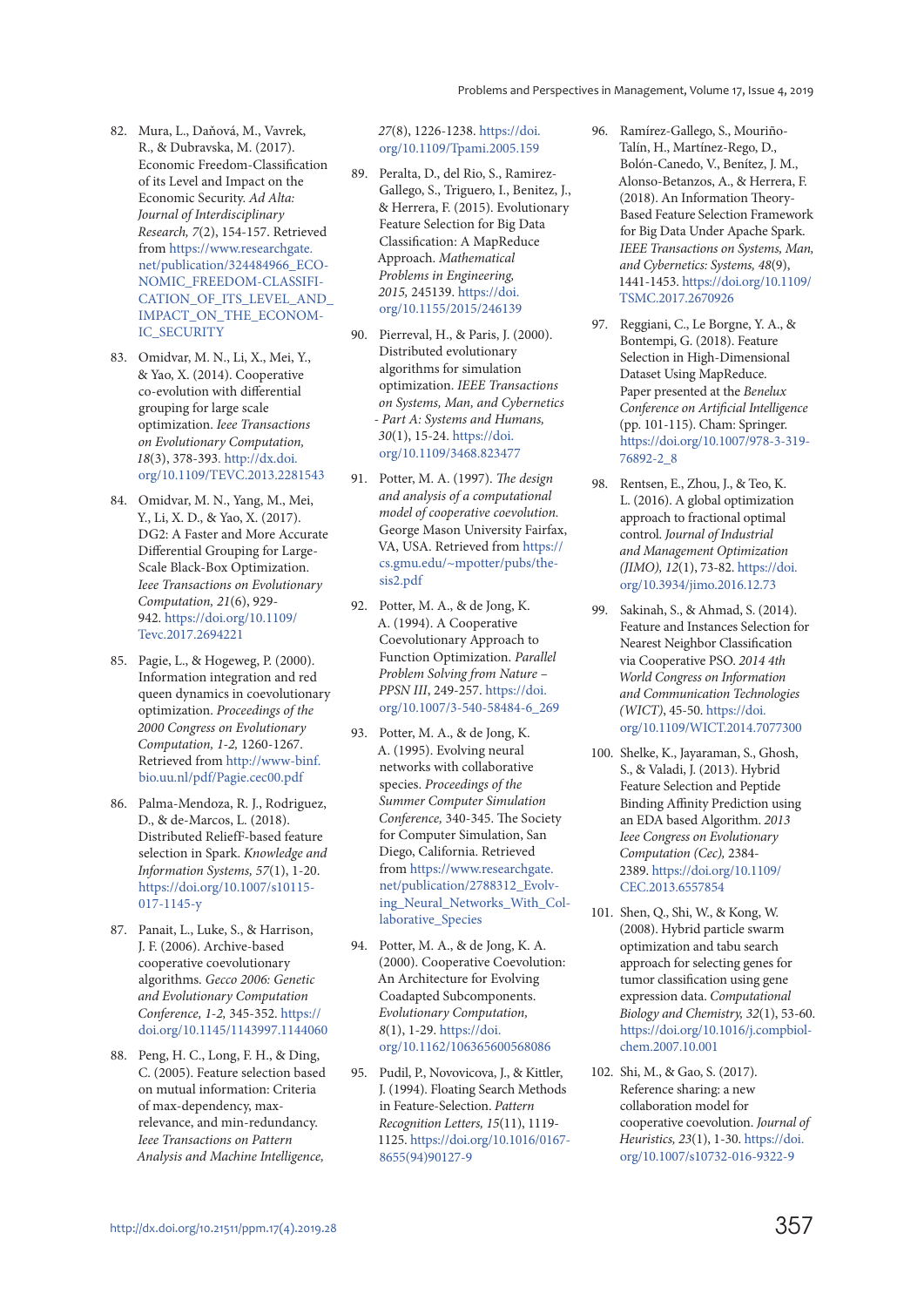- 103. Shi, Y. J., Li, R., & Teo, K. L. (2015). Cooperative enclosing control for multiple moving targets by a group of agents. International Journal of Control, 88(1), 80-89. https://doi.org/10.1080/00207179. 2014.938447
- 104. Shim, K. (2012). MapReduce algorithms for big data analysis. Proceedings of the Vldb Endowment, 5(12), 2016-2017. https://doi. org/10.14778/2367502.2367563
- 105. Singh, S., Kubica, J., Larsen, S., & Sorokina, D. (2009). Parallel Large Scale Feature Selection for Logistic Regression. Proceedings of the 2009 SIAM International Conference on Data Mining (pp. 1172-1183). https://doi. org/10.1137/1.9781611972795.100
- 106. Sinha, A., & Jana, P. K. (2018). A hybrid MapReduce-based k-means clustering using genetic algorithm for distributed datasets. Journal of Supercomputing, 74(4), 1562-1579. https://doi. org/10.1007/s11227-017-2182-8
- 107. Sofge, D., De Jong, K., & Schultz, A. (2002). A blended population approach to cooperative coevolution for decomposition of complex problems. CEC'02: Proceedings of the 2002 Congress on Evolutionary Computation, 1-2, 413-418. https://doi.org/10.1109/ CEC.2002.1006270
- 108. Somorjai, R. L., Dolenko, B., & Baumgartner, R. (2003). Class prediction and discovery using gene microarray and proteomics mass spectroscopy data: curses, caveats, cautions. Bioinformatics, 19(12), 1484-1491. https://doi. org/10.1093/bioinformatics/ btg182
- 109. Song, A., Yang, Q., Chen, W. N., & Zhang, J. (2016). A Random-Based Dynamic Grouping Strategy for Large Scale Multi-objective Optimization. 2016 IEEE Congress on Evolutionary Computation (CEC), 468-475. https://doi. org/10.1109/CEC.2016.7743831
- 110. Soufan, O., Kleftogiannis, D., Kalnis, P., & Bajic, V. B. (2015). DWFS: A Wrapper Feature

Selection Tool Based on a Parallel Genetic Algorithm. Plos One, 10(2). https://doi.org/10.1371/ journal.pone.0117988

- 111. Stanovov, V., Brester, C., Kolehmainen, M., & Semenkina, O. (2017). Why don't you use Evolutionary Algorithms in Big Data? IOP Conference Series: Materials Science and Engineering, 173(1), 012020. https://doi.org/10.1088/1757- 899X/173/1/012020
- 112. Stoeckel, J., & Fung, G. (2005). SVM Feature Selection for Classification of SPECT Images of Alzheimer's Disease Using Spatial Information. Proceedings of the Fifth IEEE International Conference on Data Mining. https://doi.org/10.1109/ ICDM.2005.141
- 113. Storn, R., & Price, K. (1997). Differential evolution – A simple and efficient heuristic for global optimization over continuous spaces. Journal of Global Optimization, 11(4), 341-359. https://doi. org/10.1023/A:1008202821328
- 114. Strearns, S. D. (1976). On selecting features for pattern classifiers. Proceedings of the International Conference on Pattern Recognition (ICPR), 71-75.
- 115. Sun, Y., Kirley, M., & Halgamuge, S. K. (2015). Extended differential grouping for large scale global optimization with direct and indirect variable interactions. Proceedings of the 2015 Annual Conference on Genetic and Evolutionary Computation. Retrieved from https://yuansuny. github.io/files/Cpaper\_XDG.pdf
- 116. Sun, Y., Kirley, M., & Halgamuge, S. K. (2018). A Recursive Decomposition Method for Large Scale Continuous Optimization. Ieee Transactions on Evolutionary Computation, 22(5), 647- 661. https://doi.org/10.1109/ TEVC.2017.2778089
- 117. Sun, Y., Omidvar, M. N., Kirley, M., & Li, X. (2018). Adaptive threshold parameter estimation with recursive differential grouping for problem decomposition. Proceedings of

the Genetic and Evolutionary Computation Conference, 889- 896. Kyoto, Japan. https://doi. org/10.1145/3205455.3205483

- 118. Sun, Z. (2014). Parallel Feature Selection Based on MapReduce. Paper presented at the Computer Engineering and Networking (pp. 299-306). Cham. https://doi. org/10.1007/978-3-319-01766- 2\_35
- 119. Tan, M. K., Tsang, I. W., & Wang, L. (2013). Minimax Sparse Logistic Regression for Very High-Dimensional Feature Selection. Ieee Transactions on Neural Networks and Learning Systems, 24(10), 1609-1622. https://doi. org/10.1109/Tnnls.2013.2263427
- 120. Tan, N. C., Fisher, W. G., Rosenblatt, K. P., & Garner, H. R. (2009). Application of multiple statistical tests to enhance mass spectrometry-based biomarker discovery. BMC Bioinformatics, 10(1), 144. https://doi. org/10.1186/1471-2105-10-144
- 121. Taylor, R. C. (2010). An overview of the Hadoop/MapReduce/ HBase framework and its current applications in bioinformatics. BMC Bioinformatics, 11(S1). https://doi.org/10.1186/1471- 2105-11-S12-S1
- 122. Tian, J., Li, M., & Chen, F. (2010). Dual-population based coevolutionary algorithm for designing RBFNN with feature selection. Expert Systems with Applications, 37(10), 6904- 6918. https://doi.org/10.1016/j. eswa.2010.03.031
- 123. Triguero, I., Peralta, D., Bacardit, J., García, S., & Herrera, F. (2015). MRPR: A MapReduce solution for prototype reduction in big data classification. Neurocomputing, 150, 331-345. https://doi. org/10.1016/j.neucom.2014.04.078
- 124. Tseng, M.-L., Wu, K.-J., Lim, M. K., & Wong, W.-P. (2019). Datadriven sustainable supply chain management performance: A hierarchical structure assessment under uncertainties. Journal of Cleaner Production, 227, 760- 771. https://doi.org/10.1016/j. jclepro.2019.04.201